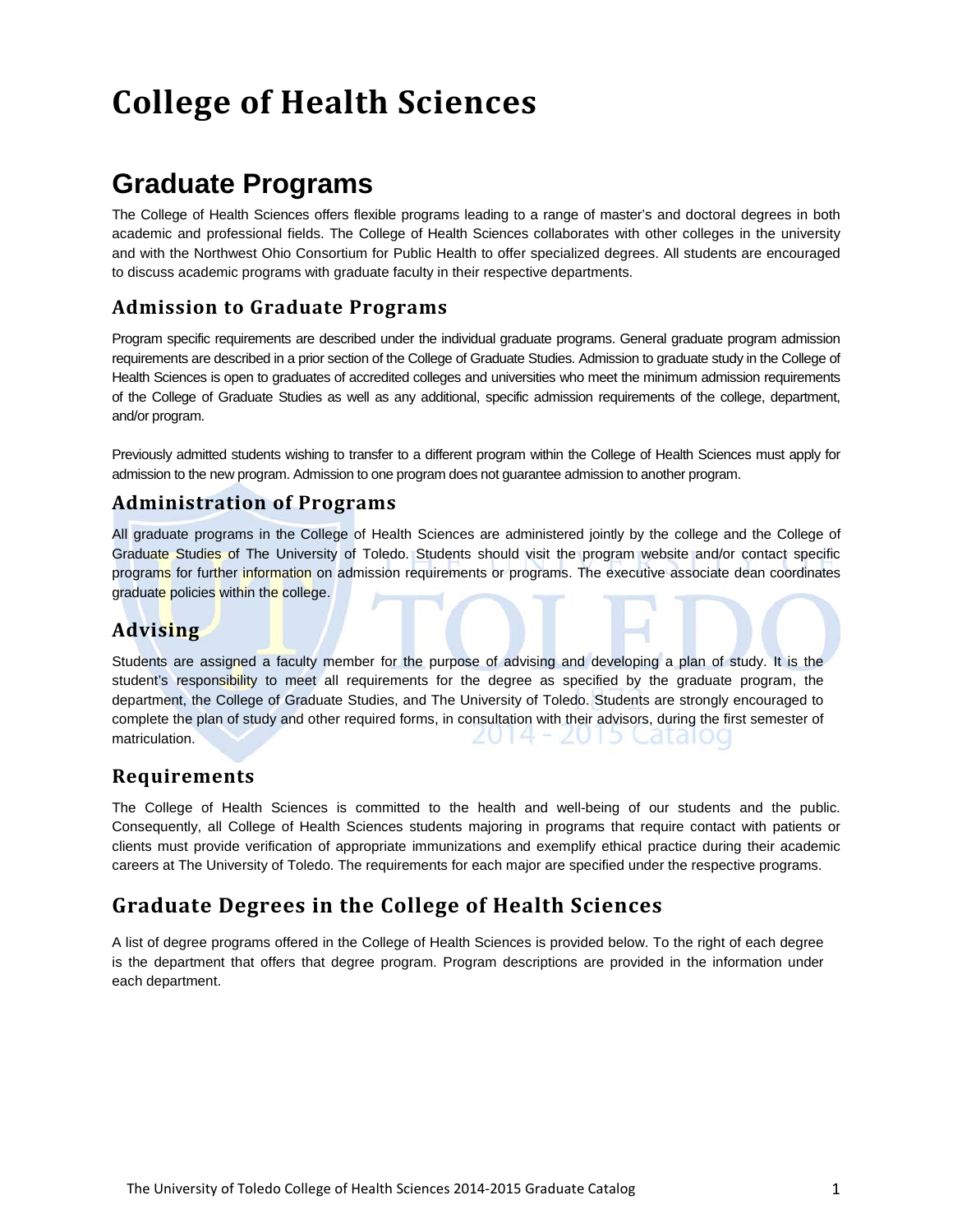#### **Master's Degree Programs DEPARTMENT**

**Master of Arts in Recreation and Leisure Studies** <br>
Health and Recreation Professions Recreation administration Recreational therapy

#### **Master of Arts in Speech-Language Pathology <b>Rehabilitation Sciences** Rehabilitation Sciences

#### **Master of Education in Health Education Health Education Health and Recreation Professions**

**Master of Public Health Health Health Health Health Health Health Health Health Health Health Health Health Health Health Health Health Health Health Health Health Health Health** Health Promotion and Education Program (Offered through the Northwest Ohio Consortium for Public Health)

**Master of Science in Exercise Science Kinesiology Kinesiology** Applied biomechanics Exercise physiology Athletic training

# **Doctoral Degree Programs**

**Doctor of Philosophy in Exercise Science** Kinesiology

**Doctor of Philosophy in Health Education Health and Recreation Professions** 

**Doctor of Physical Therapy** Rehabilitation Sciences

**Occupational Therapy Doctorate** Rehabilitation Sciences

1872

2014 - 2015 Catalog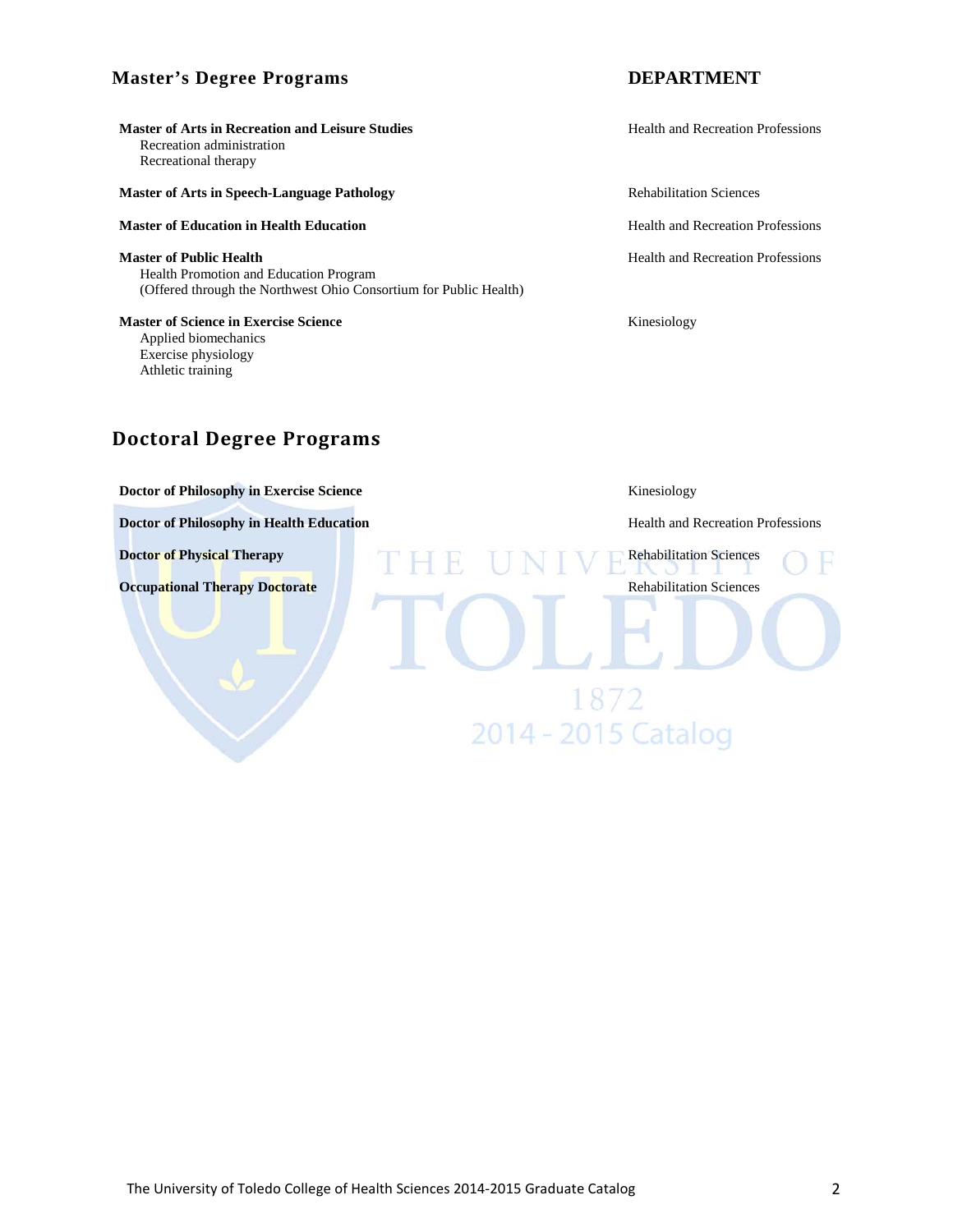# **HEALTH AND RECREATION PROFESSIONS**

#### *JOSEPH DAKE, chair*

The department of health and recreation professions offers a variety of degree options and graduate courses.

In health, a master of public health with a specialization in health promotion and education (offered through the Northwest Ohio Consortium for Public Health) is available as well as the doctor of philosophy degree in health education. For students admitted to the occupational therapy doctorate, a dual doctoral degree program leading to the doctor of philosophy in health education is also available. Please see information about this dual program located in the department of rehabilitation sciences.

In the recreation professions, the master of arts in recreation and leisure studies with specializations in recreation administration or recreational therapy is available.

### **Health Education Program**

#### **Master of Education in Health Education**

The master of education in health education is designed to meet the needs of students interested in an advanced degree in health. First, the degree can be used to advance the education of licensed health education teachers by providing additional insight into educational cultural foundations, research foundations, curriculum, educational psychology foundations, and health content and pedagogy. Second, the program can be used for teachers who are certified in another academic area and wish to gain knowledge, experience, and licensure in health education (should licensure be desired, additional courses and advising is required). Finally, students can enroll in the master of education in health education program if they are interested in working in a related area and want to learn more about how school health education can impact the health and academic outcomes for children and adolescents.

#### **Admission**

Applications are not being accepted for 2014-2015.

#### **Program of Study**

The master of education in health education requires a minimum of 30 credit hours. The degree includes four foundations courses, a minimum of 18 credits in health education courses including two required health educational courses, and a culminating experience.

#### **Program of study for the master of education in health education**

**Foundation Requirements** (12 semester hours)

Students must complete one course from each of the following foundations areas within the first 21 semester hours of course work:

- a. Psychological Foundations: EDP 5110, 5120, 5210, 5220, 5230, 55310, 5320, 5330, or 6340
- b. Research Foundations: RESM 5110, 5210, 5310, or 5330
- c. Social (Cultural) Foundations: TSOC 5100, 5110, 5200, 5210, 5230, 5300, 5400, or 5500
- d. Curriculum Foundations: CI 5870, CI 6300, CI 6810, CI 6820, CI 6830, CI 6840, HEAL 6850, or SPED 5000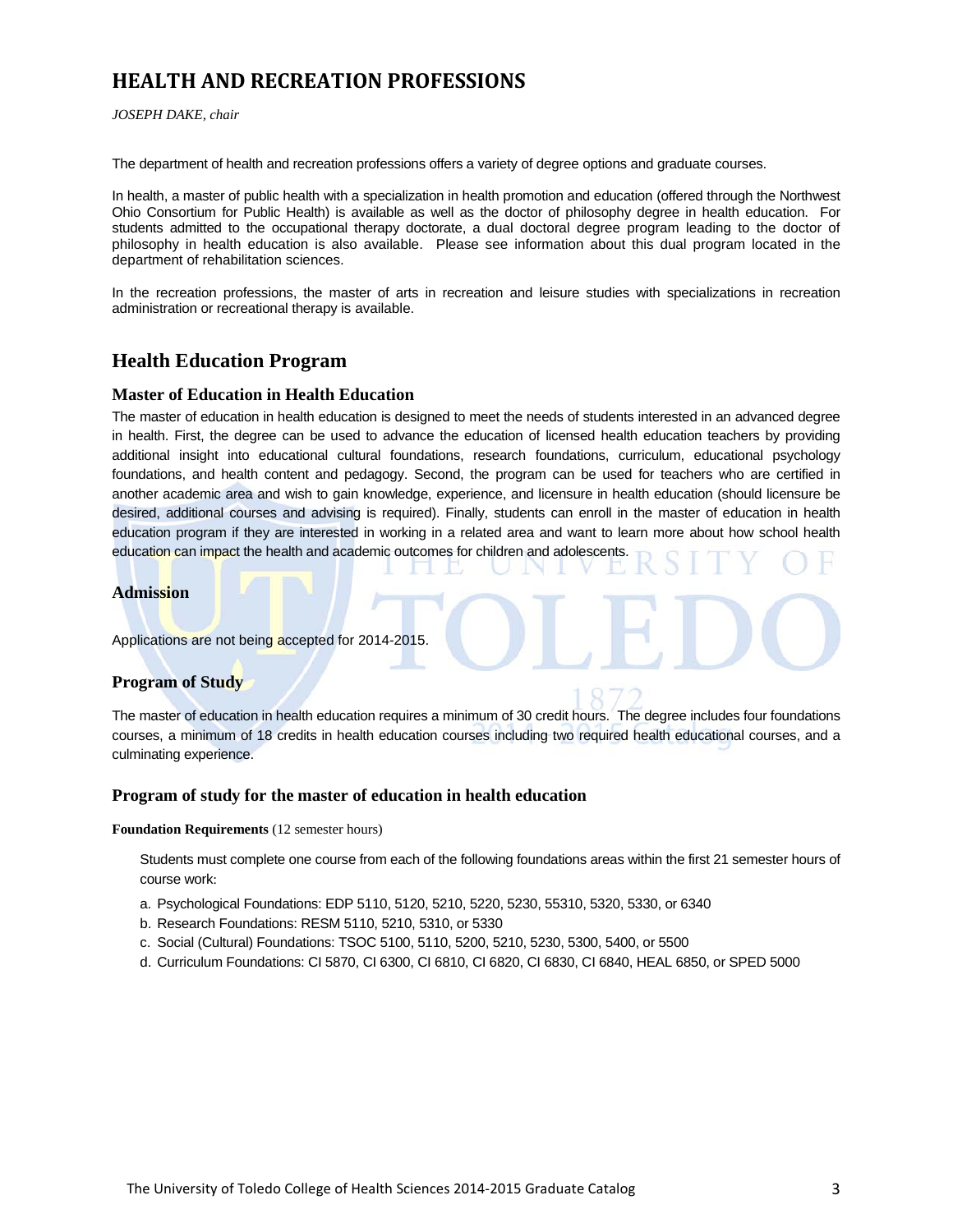**Required Health Courses** (6 hours)

| HFAL | 6500 | Issues in School Health |
|------|------|-------------------------|
| HEAL | 6600 | <b>Health Behavior</b>  |

**Specialty Courses** (15 hours) See advisor

**Required Project/Thesis** (3 hours)

| HEAL | 6920 | Master's Research Project in Health Education OR       |
|------|------|--------------------------------------------------------|
| HEAL | 6960 | Master's Research Thesis in Health Education (3 hours) |

Requirements for initial teacher licensure may be met as part of the master's degree with additional coursework. Students should consult their advisor for detailed information.

#### **Master of Public Health: Health Promotion and Education Specialization**

The master of public health (MPH) degree is offered via the Northwest Ohio Consortium for Public Health (NOCPH), a collaboration of Bowling Green State University (BGSU) and the University of Toledo (UT). The MPH program is accredited by the Council on Education for Public Health (CEPH).

The curriculum for the health promotion and education (HPE) major specialization focuses on methods for planning, implementing and evaluating programs for health promotion and health education. Students are prepared for positions that emphasize program planning, health promotion, health education, disease prevention and social action. Graduates work in business and in voluntary, non-profit and governmental agencies at local, county, state and federal levels.

#### **Admission**

Applications for the MPH program are processed on the Health Science Campus of the University of Toledo.

Applicant may qualify for "Regular Admission" if he/she satisfies all of these requirements:

- Completed bachelor degree, including foundation courses. It is expected that all applicants will have successfully completed college-level mathematics and biology and course work in the social sciences.
- GPA of at least 3.0 (or equivalent)
- International applicants must submit a TOEFL score of 550 or higher
- Recommended by three references

Applicant may qualify for "Conditional Admission" if he/she has one or more of the following deficiencies:

- Must complete necessary foundation course(s)
- GPA higher than 2.7 but lower than 3.0 (or equivalent)

#### **Program of Study**

The master of public health degree requires a minimum of 45 semester credits that includes 18 credits of core courses (in the area of public health), specific courses in the health promotion and education specialization, and options for the capstone experiences.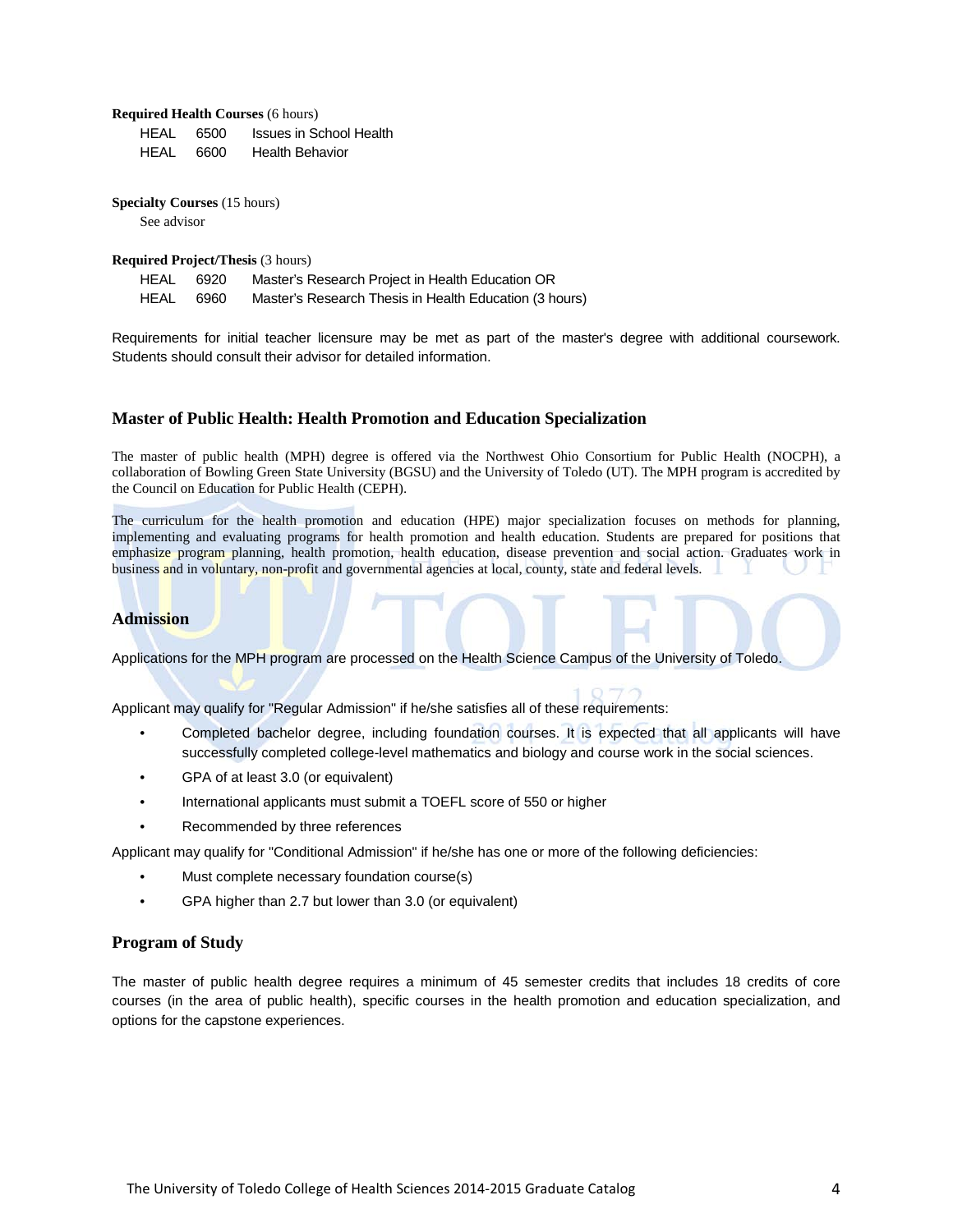#### **Program of study for the master of public health: health promotion and education program**

**Core Courses** (18 semester credits)

| <b>PUBH</b><br><b>PUBH</b> | 6000<br>6010 | Public Health Statistics (3) (UT – Fall, Spring)<br>Public Health Epidemiology (3) (UT – Fall, Spring) |
|----------------------------|--------------|--------------------------------------------------------------------------------------------------------|
|                            |              | Prerequisite: PUBH 6000                                                                                |
| <b>PUBH</b>                | 6040         | Public Health Administration (3) (BGSU – Fall, Spring)                                                 |
| <b>PUBH</b>                | 6050         | Concepts and Issues in Environmental Health (3) (BGSU – Fall, Summer)                                  |
| <b>PUBH</b>                | 6600         | Health Behavior (3) (UT - Fall, Spring, Summer)                                                        |
|                            |              | Prerequisite: PUBH 6000                                                                                |
| <b>PUBH</b>                | 6640         | Issues in Public Health $(3)$ (UT – Fall, Spring)                                                      |
|                            |              |                                                                                                        |

**Required Major Courses** (12-15 semester credits depending on Major) (all courses offered at UT):

| PUBH      | 6200 | Methods and Materials in Public Health (Fall) |  |
|-----------|------|-----------------------------------------------|--|
| PUBH 6300 |      | Community Health Organization (Spring)        |  |
| PUBH      | 6460 | Health Promotion Programs (Fall)              |  |

PUBH 6360 Evaluation of Health Programs (Spring)

#### **Core Capstone Courses** (6 semester credits)

| <b>PUBH</b> | 6850 | Integrative Seminar in Public Health (3) (BGSU – Fall, Spring, Summer) |
|-------------|------|------------------------------------------------------------------------|
| <b>PUBH</b> | 6960 | Internship in Public Health OR                                         |
| <b>PUBH</b> | 6970 | Project in Public Health                                               |
|             |      | IN IVERSITY -                                                          |

#### **Doctor of Philosophy in Health Education**

The doctoral degree program in health focuses on advanced study and research in community/health education. The program prepares advanced students to contribute to the field of health through research. Although research and health courses are required, the program is individualized through selection of a cognate and elective courses to develop each student for leadership roles in universities, public service or the private health sector.

#### **Admission**

# 2014 - 2015 Catalog

Admission to the program includes completion of a master's degree from an accredited institution. In addition to the College of Graduate Studies requirements, evaluation of applicants is based on the following criteria:

- completion of the GRE;
- a clearly defined statement of purpose that specifies the area of specialization within the degree program;
- a minimum of three letters of reference from faculty members with specific expertise in health who have worked with the applicant in an academic setting;
- evidence of research and/or writing ability through a master's thesis, project, paper, report, publication or paper presented to a professional society will be considered;
- international applicants must submit a TOEFL score of 550 or higher

Prospective students should contact the department for further information.

#### **Program of Study**

The program requires 12 credits of research core courses, 27 hours of specified health education courses, 12 hours from a related field to fulfill the cognate, 9 credits of approved electives based on the student's needs and interests, a portfolio, and a dissertation that contributes to the field of health education.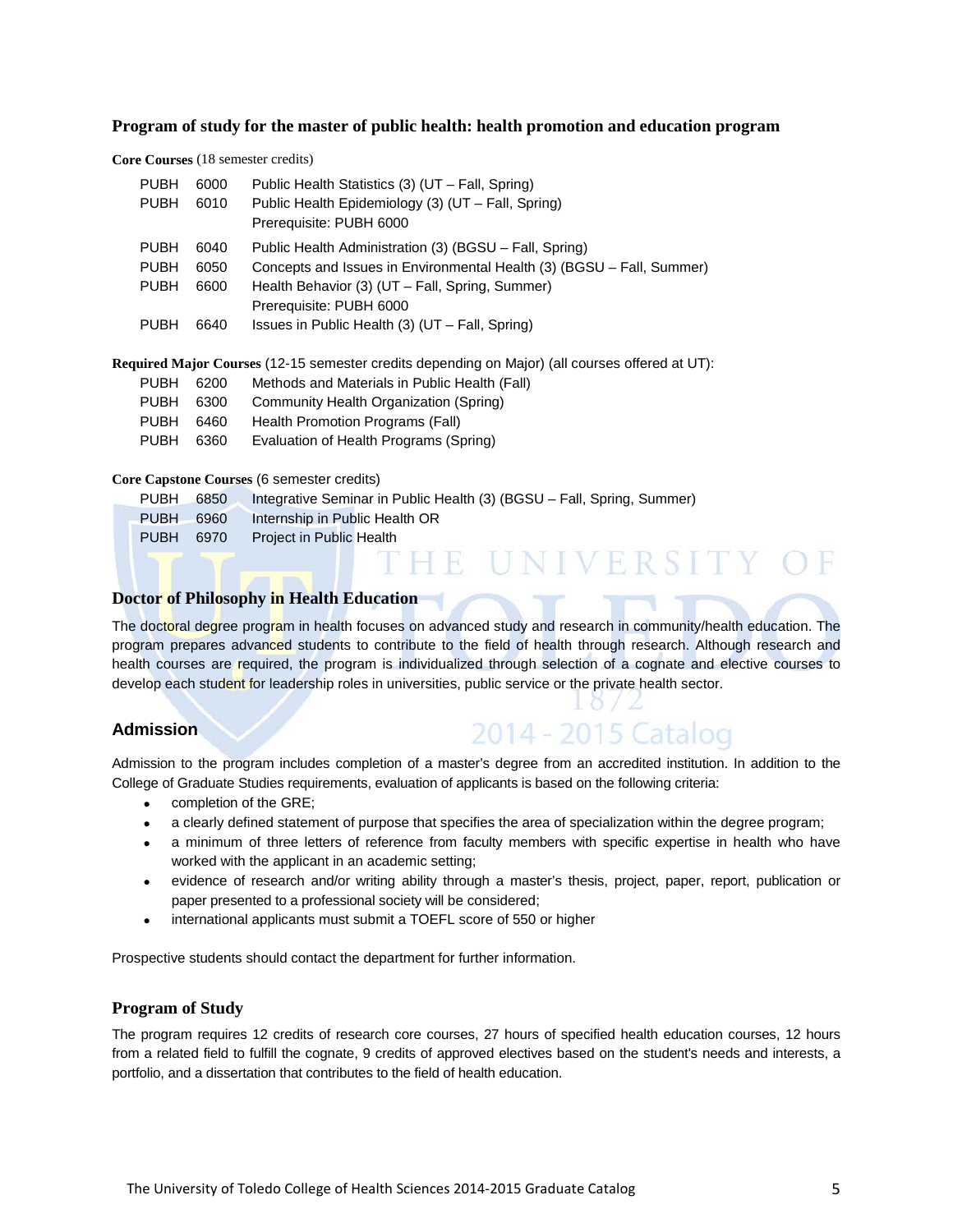#### **Program of study for the doctor of philosophy in health education**

#### **General Core Requirements** (12 credit hours)

| HEAL 8880 | Scientific Writing in Health                          |
|-----------|-------------------------------------------------------|
| RESM 8120 | Quantitative Methods II                               |
|           | RESM 8320 Research Design                             |
|           | RESM 7330, 8130, 8160, 8350 or PUBH 8700 (select one) |

#### **Required Courses** (27 hours)

| HEAL        | 8000 | Professional Issues in Health Education |
|-------------|------|-----------------------------------------|
| <b>HEAL</b> | 8200 | Methods and Materials in Public Health  |
| <b>HEAL</b> | 8300 | Community Health Organization           |
| HEAL        | 8360 | Applied Survey Research in Health       |
| HEAL        | 8460 | <b>Health Promotion Programs</b>        |
| HEAL        | 8600 | Health Behavior                         |
| HEAL        | 8640 | Issues in Public Health                 |
| HEAL        | 8800 | <b>Evaluation of Health Programs</b>    |
| HEAL        | 8900 | <b>Grant Writing</b>                    |

#### **Elective Courses** (9 hours)

Student must consult with advisor and program committee to select elective courses.

**Cognate Area** (12 hours)

Student must consult with advisor and program committee to specify courses for cognate area.

#### **Doctoral Dissertation** (10 hours)

An opportunity exists for graduate students interested in pursuing a joint OTD/PhD degree in Occupational Therapy and Health Education. This joint degree program provides occupational therapy students with the clinical practice, advocacy, leadership, research, and scholarship skills needed to pursue careers in higher education. The occupational therapy program provides detailed description of the application process and curriculum. Opportunities also exist for students to take related graduate level courses across campus that lead to certification (e.g., biostatistics and epidemiology, gerontological practice, occupational health, public health and emergency response).

2014 - 201

### **Recreation Professions Program**

#### **Master of Arts in Recreation and Leisure: Recreation Administration or Recreation Therapy**

The recreation and leisure studies (RLS) program offers advanced study beyond the baccalaureate level in recreation and leisure studies with emphasis in recreation administration or recreational therapy. The graduate degree offers students the ability to focus on areas of interest while obtaining skills beyond the entry level. Advanced coursework challenges the student to investigate personal philosophies as they relate to the delivery of leisure services.

#### **Admission**

Students enrolling in the master of arts in recreation and leisure must meet the following minimum admission requirements:

- A bachelor's or professional degree earned from a department of approved standing and granted by an accredited college or university.
- A 2.70 or equivalent Grade Point Average (GPA) for all previous undergraduate academic work.
- Prerequisite academic work that indicates the applicant should be able to pursue effectively the master of arts in recreation and leisure studies.
- Proof of health and accident insurance.
- Satisfactory scores on the Test of English as a Foreign Language (TOEFL) if from a country where English is not the primary language.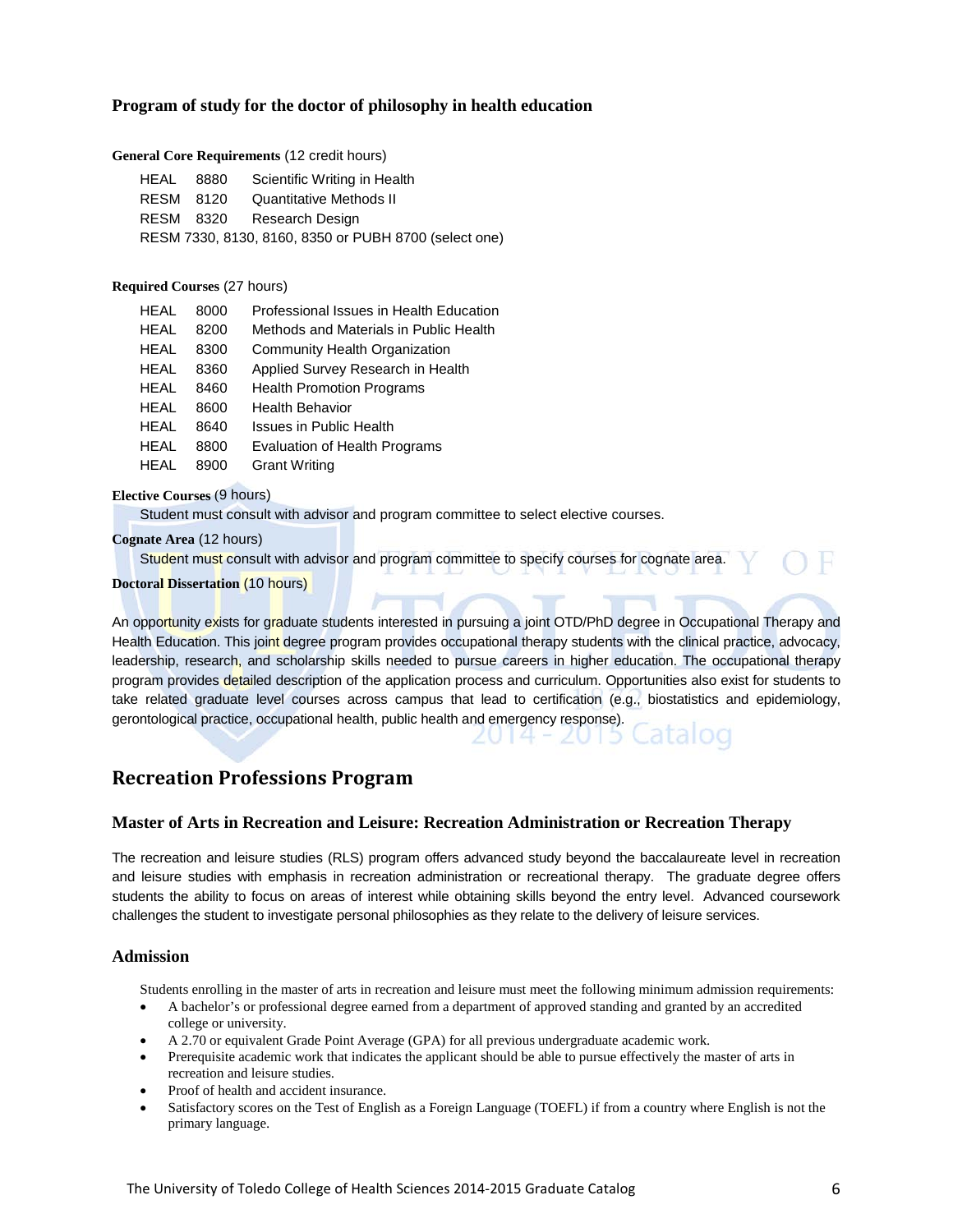#### **Requirements**

For the degree in recreation administration, immunizations, background checks, and a "fit for duty" test may be required by host agencies for internships. Students must provide their own transportation to internship sites. More information can be found at[: http://www.utoledo.edu/healthsciences/depts/health\\_rec/recleisure/index.html](http://www.utoledo.edu/healthsciences/depts/health_rec/recleisure/index.html)

Students in the recreation therapy program must provide verification of immunizations: Mantoux, Rubella Titer/Roseolla (MMR), Hepatitis B status as well as current CPR certification. Additional immunizations may be required by host agencies for clinicals or internships. Host agencies may also require background checks and/or "fit for duty" tests. Students must provide their own transportation to volunteer, clinical or internship sites. More information can be found at: [http://www.utoledo.edu/healthsciences/depts/health\\_rec/rectherapy/index.html](http://www.utoledo.edu/healthsciences/depts/health_rec/rectherapy/index.html)

#### **Summary of Recreation and Leisure Studies Technical Standards**

Students completing the master's degree in recreation and leisure studies must possess/demonstrate the competencies needed for the provision of recreation and/or recreation therapy services at the administrative level. Students must understand the context of recreation services in contemporary society, be able to identify and adapt to the issues and trends effecting the recreation profession and the communities in which services are provided, demonstrate the ability to be effective administrative leaders and effective fiscal resource managers, as well as demonstrate the ability to competently engage in the evaluation of programs and services. Students must also demonstrate the capacity to engage in critical thinking and effective problem solving and decision making. In addition, students must demonstrate the ability to apply the aforementioned knowledge and skills from a multicultural, inclusive, and nondiscriminatory perspective.

IE UNIVERSIT

 $2015$ 

#### **Program of Study**

The program leading to the master's degree allows students to choose service learning projects, internships, or research activities that will prepare them for successful careers in the field. The program includes a research core, recreation core, and specific courses and electives in the student's area of concentration. A minimum of 30 credits is required for the degree with a plan of study submitted and approved during the first semester of matriculation. For further information, please contact eric.longsdorf@utoledo.edu.

Depending on student's goals and scheduling preference, the master's degree in the recreation and leisure concentration may be completed through a distance learning format.

#### **Program of study for Master of Arts in Recreation and Leisure**

#### **Required Program Courses (15 Credit Hours)**

\*RCRT 5310 Leisure Theory & Popular Culture

\*RCRT 5320 Administration in Recreation & Recreation Therapy

\*RCRT 5420 Research Methods in Recreation & Recreation Therapy

\*RCRT 6000 Issues & Trends in Recreation & Recreation Therapy

\*RCRT 6020 Financial Resources of Recreation & Recreation Therapy

\*Denotes online course availability.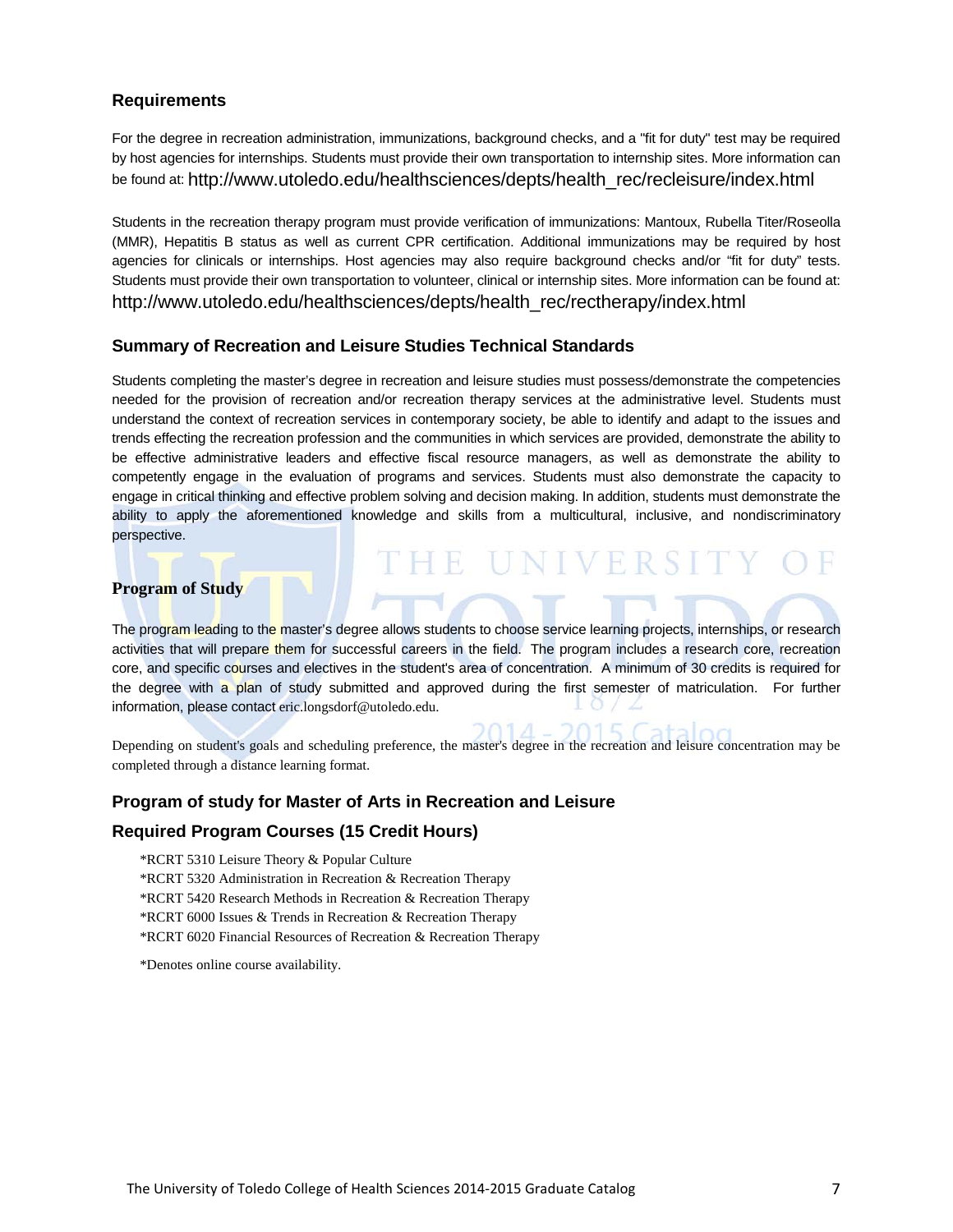#### **Program Concentration**

#### **Select one (1) of the following Options: A or B**

#### **A. Recreation & Leisure (9 Credit Hours)**

Select three (3) courses from the following:

\*RCRT 5100 Community Event Planning \*RCRT 5200 Planning & Promotion of Sport \*RCRT 5300 Inclusive Recreation & Recreation Therapy Services \*RCRT 5340 Leisure, Recreation & Aging \*RCRT 5410 Facility Planning & Design RCRT 5610 Adventure Programming in Recreation & Recreation Therapy RCRT 6990 Independent Study (Advisor Approval Required) 5000/6000 Level University Elective (Advisor Approval Required)

\*Denotes online course availability.

#### **B. Recreation Therapy (35 Credit Hours)**

\*RCRT 5300 Inclusive Services RCRT 5620 RT Intervention: Animal Assisted Therapy RCRT 5630 Intervention: Therapeutic Activities RCRT 5640 RT Intervention: Therapeutic Groups RCRT 5660 RT Intervention: Relaxation & Stress Management RCRT 5670 RT Intervention: Leisure Education RCRT 5680 RT Intervention: Assistive Technologies & Techniques **RSIT** RCRT 5690 RT Intervention: Aquatic Therapy RCRT 5720 Introduction to Therapeutic Recreation RCRT 5730 Medical & Clinical Aspects of Therapeutic Recreation RCRT 5750 Group Dynamics in Recreational Therapy RCRT 5760 APIE in Recreation Therapy RCRT 5790 Medical & Clinical Aspects of Therapeutic Recreation II RCRT 5800 Clinical: Physical Rehabilitation RCRT 5810 Clinical: Psychiatric Rehabilitation RCRT 5820 Clinical: Intellectual Deficit/Developmental Disability 5 Catalog RCRT 5830 Clinical: Geriatric RCRT 5860 RT Intervention: Therapeutic Fitness RCRT 5870 Program Planning in Recreational Therapy RCRT 5900 RT Intervention: Therapeutic Arts RCRT 5910 RT Intervention: Horticulture Therapy

\*Denotes online course availability.

#### **Capstone Option (6 Credit Hours)**

#### **Select one (1) of the following Options: A, B, or C.**

#### **Option A:**

RCRT 5940 Internship in Recreation & Leisure

**OR** OR

RCRT 6940 Internship in Recreation Therapy

#### **Option B:**

RCRT 6920 Master's Project in Recreation & Leisure Select one (1) Research/Statistics course from the following: RESM 5110 Quantitative Methods I SOC 5290 Social Research Statistics HEAL 6750 Applied Biostatistics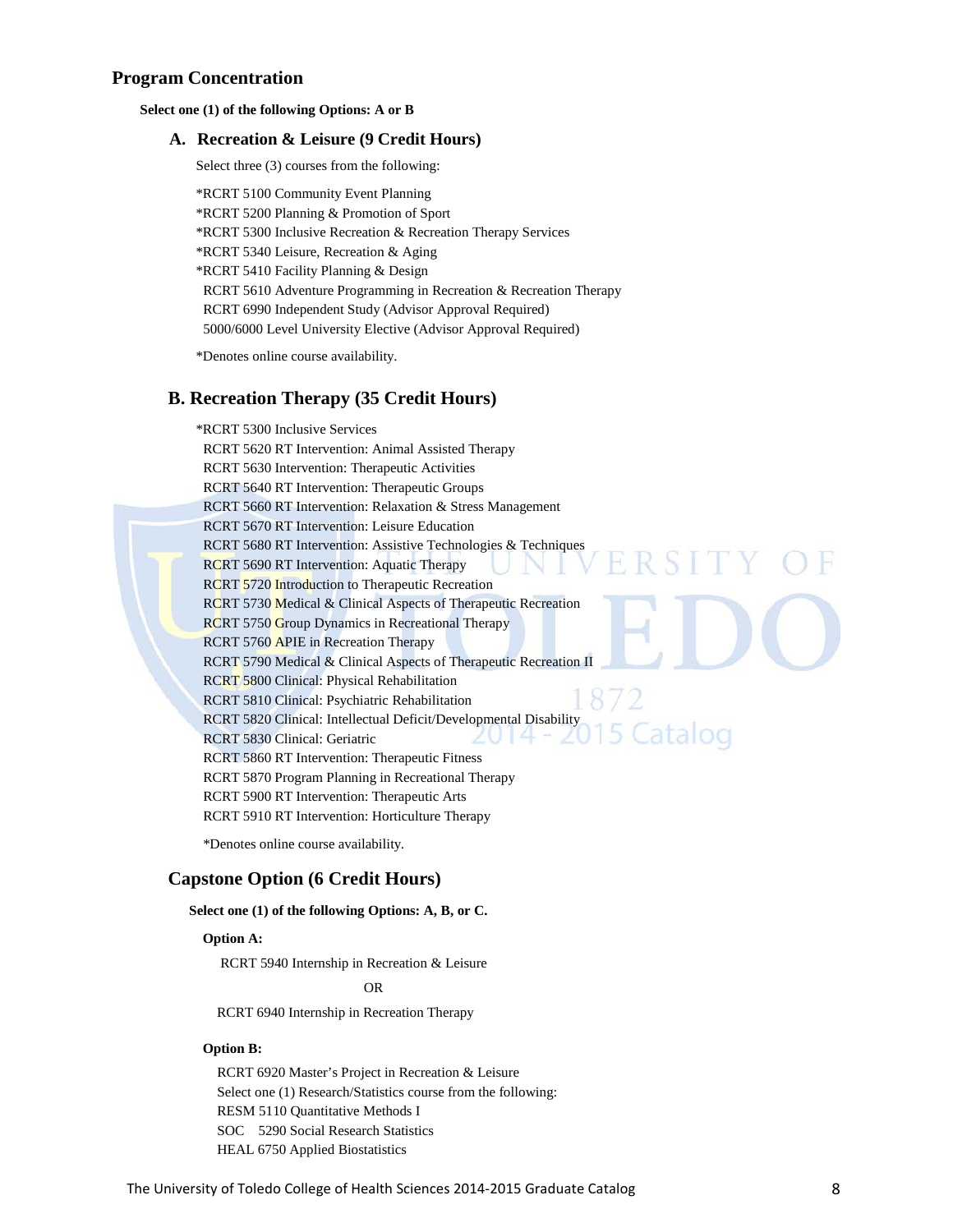#### **Option C:**

RCRT 6960 Master's Thesis in Recreation & Leisure Select one (1) Research/Statistics course from the following: RESM 5110 Quantitative Methods I SOC 5290 Social Research Statistics HEAL 6750 Applied Biostatistics

# **KINESIOLOGY**

*SUZANNE WAMBOLD, chair*

The department of kinesiology offers graduate programs leading to the master of science in exercise science (M.S.E.S.) and the doctor of philosophy in exercise science (Ph.D.) degrees. These programs involve a combination of courses, seminars, clinical experiences and research that is intended to prepare individuals for a wide range of careers that relate to exercise science. Involvement in research is emphasized throughout the program.

A dual doctoral degree program leading to the doctor of philosophy in exercise science is available for students admitted to the occupational therapy doctorate or the doctorate of physical therapy. Please see those programs located in the department of rehabilitation sciences for information.

#### **Master of Science in Exercise Science**

The department of kinesiology offers programming at the graduate level leading to the master of science in exercise science (MSES) degree. Students may choose to specialize in athletic training, biomechanics, or exercise physiology. These specializations involve a combination of courses, seminars, clinical experiences, and research that is intended to prepare individuals for a wide range of careers and advanced study in exercise science and related fields.

#### **Admission**

- previous academic training: admitted students will typically have an undergraduate degree in exercise science or a closely related area
- academic record: applicants with an undergraduate GPA above 2.75 will be considered for admission; 3.0 in the last 60 hours of the undergraduate program is recommended
- scores on the Graduate Record Exam (GRE)
- letters of recommendation: three letters are required from individuals qualified to assess the individual's potential for success in graduate education, faculty members with specific expertise in kinesiology or closely related area are recommended
- area of study: all applicants must identify their intended area of study within the MSES program.

Admission is competitive. A selected number of students are admitted to each specialization program area depending on space.

Goals and mission statements for the students can be found at:

<http://www.utoledo.edu/healthsciences/depts/kinesiology/gradatprogram/mission.html>

#### **Requirements for Athletic Training Program**

Program information for the Graduate Athletic Training Education Program can be found on our website: [http://www.utoledo.edu/healthsciences/depts/kinesiology/gradatprogram/ProgramInfo.html.](http://www.utoledo.edu/healthsciences/depts/kinesiology/gradatprogram/ProgramInfo.html) Admission requirements for the academic program are as follows:

- 1. Graduation from a CAATE accredited undergraduate or entry-level master's Athletic Training education program;
- 2. Certification or eligibility for certification by the NATABOC;
- 3. Eligibility for Ohio Athletic Training licensure; and
- 4. Attainment of a 3.0 cumulative GPA, and a 900 combined score on the GRE are preferred

Students must have verification of Hepatitis B, MMR, TDap, Varicella, 2 step PPD as well as annual intradermal test. Background checks may be required for experiences at specialized sites. Students are responsible for their own transportation to their clinical sites.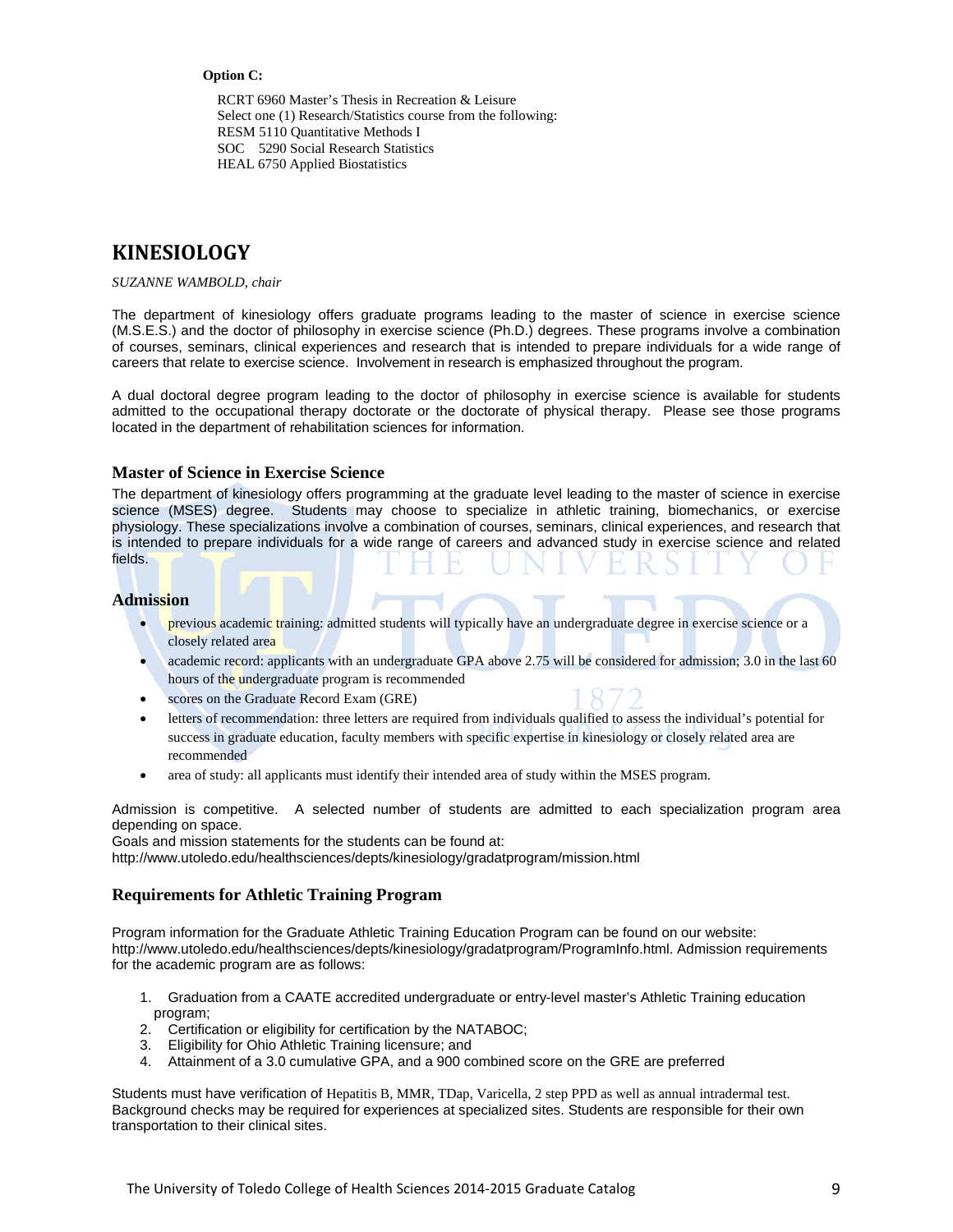Admission does not guarantee a graduate assistantship in clinical practice, which may have additional requirements. If students desire a graduate assistant position, they must meet the requirements set for a certified and licensed Athletic Trainer (see: [www.nata.org](http://www.nata.org/) and [http://otptat.ohio.gov/AthleticTrainersSection.aspx\)](http://otptat.ohio.gov/AthleticTrainersSection.aspx).

#### **Programs of Study: Master of Science in Exercise Science**

The MSES program typically requires 36 credits to complete. A student's curriculum will include a combination of courses, seminars, independent study, and research. While many students choose to complete a thesis as part of this curriculum, a non-thesis option is available. Full-time students typically are able to complete the programs in two years.

All prospective applicants are encouraged to contact a faculty member in their area of specialization to discuss their interests and plans.

E UNIVERS

2014 - 2015 Catalog

#### **Program for Master of Science in Exercise Science with Athletic Training Specialization (36 cr minimum)**

#### **Required Core Courses (6 cr)**

KINE 6100 Physiology of Exercise KINE 6130 Biomechanics of Human Motion

#### **Specialization (18 cr) from**

KINE 6200 Biomechanics Instrumentation KINE 6600 Current Issues in AT KINE 6660 Evidence Based Practice KINE 6670 Pathomechanics of Injury KINE 6680 Interventions in AT KINE 6930 Seminar

#### **Required Research/Capstone Experiences (12 cr)**

KINE 5100 Measurement and Statistical Inference or RESM 5110 Quantitative Statistics I KINE 6230 Scientific Writing and Research Methods KINE 6960 Master's Thesis (6 cr minimum option)

# **Program for Master of Science in Exercise Science with Biomechanics Specialization**

#### **(36 cr minimum)**

#### **Required Core Courses (6 cr)**

KINE 6100 Physiology of Exercise KINE 6130 Biomechanics of Human Motion

#### **Specialization (18 cr) from**

KINE 6200 Biomechanics Instrumentation KINE 6300 Human Locomotion KINE 6670 Pathomechanics of Injury KINE 6930 Seminar KINE 6990 Independent Study MIME 5230 Dynamics of Human Motion

#### **Required Research/Capstone Experiences (12 cr)**

KINE 5100 Measurement and Statistical Inference or RESM 5110 Quantitative Statistics I KINE 6230 Scientific Writing and Research Methods KINE 6960 Master's Thesis (6 cr minimum option)

#### **Program for Master of Science in Exercise Science with Exercise Physiology Specialization (36 cr minimum)**

#### **Required Core Courses (6 cr)**

KINE 6100 Physiology of Exercise KINE 6130 Biomechanics of Human Motion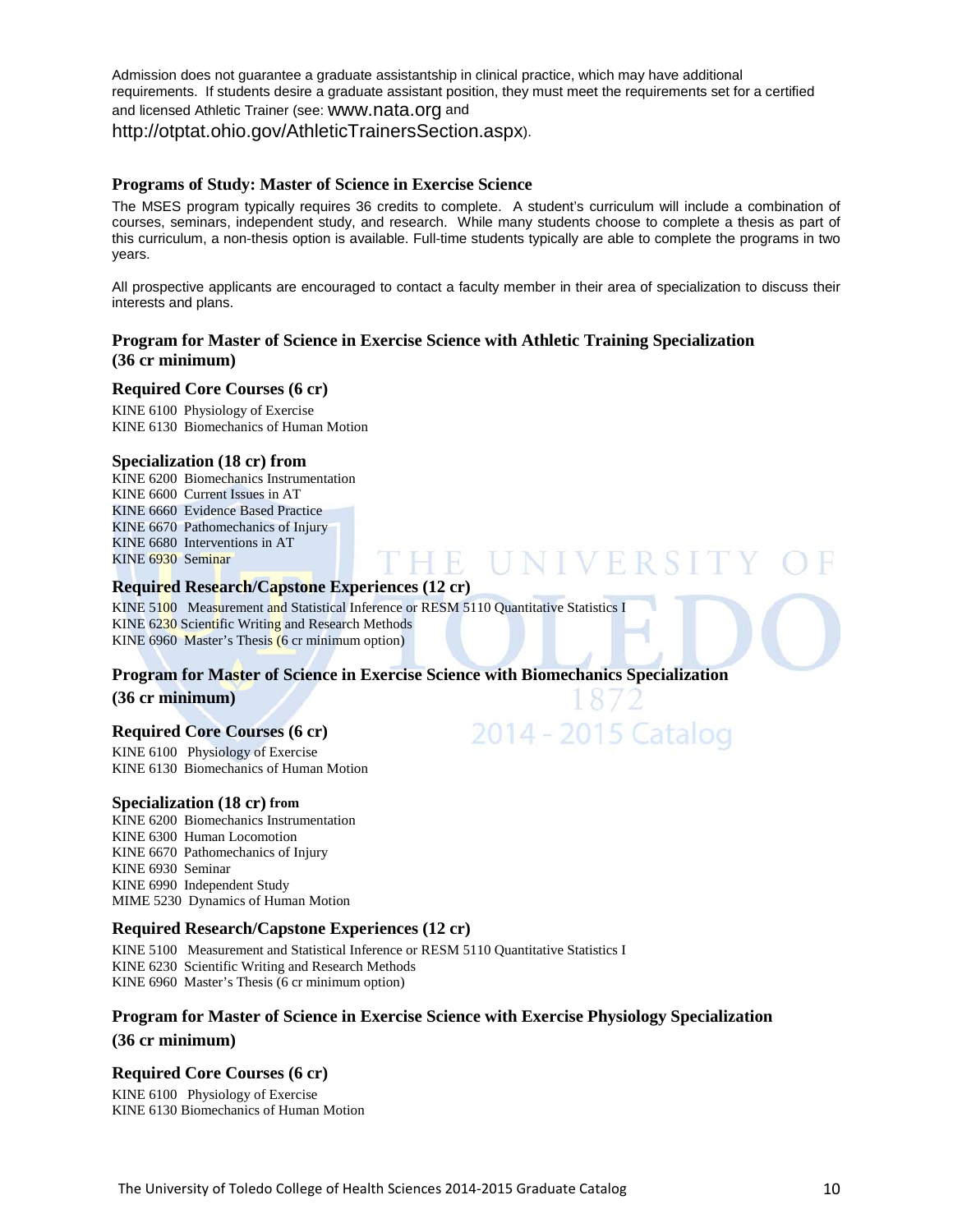#### **Specialization (21 cr)**

KINE 6420 Cardiopulmonary Exercise Physiology KINE 6440 Exercise Metab and Endocrinology KINE 6550 Lab Techniques KINE 6560 Skeletal Muscle Biology KINE 6930 Seminar KINE 6990 Independent Study

#### **Required Research/Capstone Experiences (9 cr)**

KINE 5100 Measurement and Statistical Inference or RESM 5110 Quantitative Statistics I KINE 6960 Master's Thesis (6 cr minimum option)

#### **Doctor of Philosophy in Exercise Science**

The department of kinesiology provides qualified students with the opportunity to pursue coursework and research leading to the doctor of philosophy in exercise science. Students work closely with a faculty mentor to design a program that is consistent with the mentor's research focus and that meets the unique needs of the student. This includes courses, seminars, independent study and research, and may reflect a secondary area of specialization (cognate) that some students choose to pursue. Areas of research include: muscle physiology, cardiovascular physiology, biomechanics of human movement, sports injury and rehabilitation. Typically, graduates of this program go on to pursue careers in higher education teaching and research or post-doctoral research in areas relating to their doctoral specialization.

A unique feature of the program is the possibility for students in the university's doctorate in physical therapy and the occupational therapy doctorate programs to combine either of these programs with work leading to the completion of the doctor of philosophy in exercise science degree. This option is ideal for students who wish to pursue a career in academics and research relating to physical or occupational therapy.

#### **Admission**

Prospective students are considered for admission to the doctoral program on the basis of the following:

- The individual's previous academic training: admitted students will typically have a master's degree in exercise science or a closely related area.
- The individual's academic record: the applicant's undergraduate and graduate academic record should demonstrate the ability for high-level scholarship.
- The applicant's scores on the Graduate Record Exam (GRE): applicants should have a combined (quantitative and verbal) GRE score above the 50 percentile and outstanding writing.
- The applicant's letters of recommendation: three letters are required from individuals qualified to assess the applicant's potential for success in doctoral education.
- The applicant's intended area of study: applicants must identify their intended area of study within the Ph.D. program and be selected as an advisee by faculty member working in that area.

Students enrolled in the first year of study in the doctor of physical therapy or the occupational therapy doctorate should apply for the doctor of philosophy in exercise science. In addition to the admission criteria above, a faculty member from the student's clinical doctoral program should provide a letter of recommendation and be willing to serve as mentor to the student.

#### **Program of Study**

The doctor of philosophy in exercise science requires a minimum of 72 post-master's credits for completion; all students complete a dissertation as part of the degree process. Of the 72 credits, a minimum of 36 credits will be composed of coursework and an additional minimum of 36 credits will comprise dissertation. All prospective applicants should contact a faculty member in the department of kinesiology to discuss their interests and plans.

Students work closely with a faculty mentor to design a program that meets the unique needs of the individual. The program of study typically requires four years of full-time study. The dual degree program with the clinical doctoral degrees in occupational therapy and physical therapy provide a limited number of courses and competencies that meet the requirements of both degrees.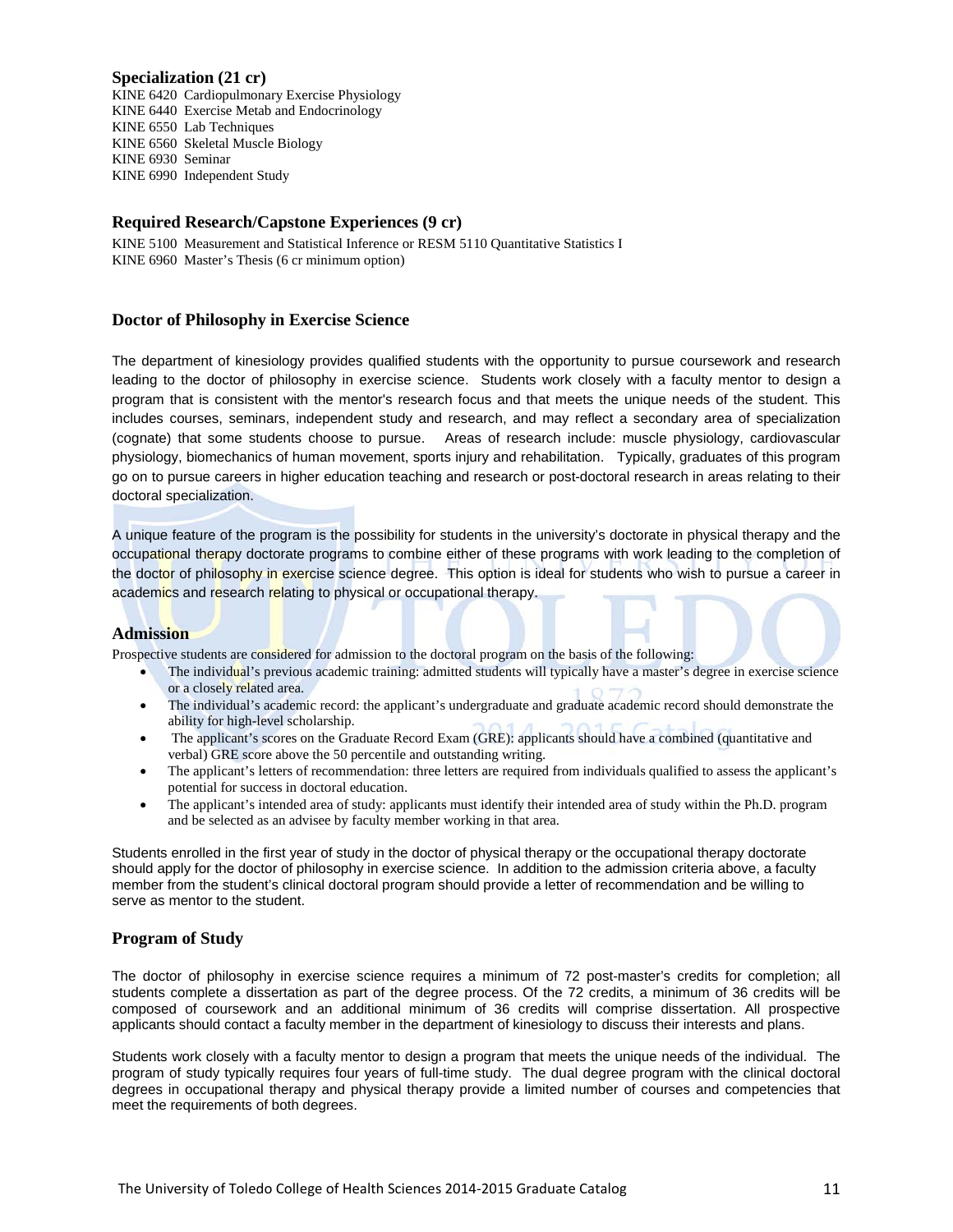# **REHABILITATION SCIENCES**

#### *MICHELLE MASTERSON, chair*

The department of rehabilitation sciences includes master of arts program in speech-language pathology and clinical doctoral programs in occupational therapy and physical therapy. All three programs are fully accredited and prepare graduates to practice as licensed clinicians in their respective professions.

## **Speech-Language Pathology Program**

The graduate program provides students with the necessary coursework and clinical practicum experience to attain a master of arts in speech-language pathology that is applicable toward the Certification of Clinical Competence (CCC-SLP) by the American Speech-Language-Hearing Association (ASHA) and state licensure in the area of speechlanguage pathology. In addition to successful completion of the master's degree requirements, the certification and licensure processes include successful completion of the national specialty examination in speech-language pathology and a clinical fellowship (professional experience year).

The graduate program in speech-language pathology is accredited by the Council of Academic Accreditation in Audiology and Speech-Language Pathology (CAA). The speech-language pathology program is dedicated to the development of competent and caring entry-level speech-language pathologists. The program is committed to providing a broad foundation of normal bases of speech, language, and hearing and specialized coursework in the assessment and remediation of speech and language disorders. The program provides coursework and practicum experiences with a diverse population to ensure that students demonstrate knowledge and skill competencies to provide services to children and adults with communication disorders.

#### **Master of Arts in Speech-Language Pathology**

#### **Admission**

Undergraduate students with a degree in speech-language pathology will be considered for entry into the graduate program. Students without adequate undergraduate preparation in speech-language pathology will need to complete a series of leveling courses in the major as an undergraduate with degree (UWD). The UWD program is available at the University of Toledo.

**The deadline for completed applications for enrollment in the graduate Speech-Language Pathology program is December 15 of every academic year.** Applications received after December 15 may not receive full consideration.

Applications should be made directly to the Communication Sciences and Disorders Centralized Application System [\(www.CSDCAS.org\)](http://www.csdcas.org/); additionally, a supplemental application should be completed through The University of Toledo College of Graduate Studies website [\(http://www.utoledo.edu/graduate/prospectivestudents/admission/index.html\)](http://www.utoledo.edu/graduate/prospectivestudents/admission/index.html).

NOTE: **It is the responsibility of the student to monitor his or her application status to insure that all required materials are posted by CSDCAS before the deadline date of December 15.** Students may work with the Communication Sciences and Disorders Centralized Application System [\(www.CSDCAS.org\)](http://www.csdcas.org/) to insure that all materials are posted before the deadline, or notify the speech-language pathology program in the event that materials are lost. Similarly, students must monitor the supplemental application status to insure that all materials are posted before the deadline date of December 15. Failure to do so may result in an incomplete application that is not reviewed.

Acceptance into the ASHA accredited speech-language pathology graduate program is highly competitive. Consequently, many factors are taken into consideration when selecting an applicant for acceptance into the program. These factors include, but are not limited to:

- undergraduate preparation in the field;
- cumulative grade point average (highest consideration for  $>3.5$ );
- grade point in the major (highest consideration for  $>3.5$ );
- potential to successfully complete the graduate program;
- quality of references (require 3);
- personal essay (statement of purpose);
- oral and written language skills;
- interview (by invitation); and
- Graduate Record Examination (GRE)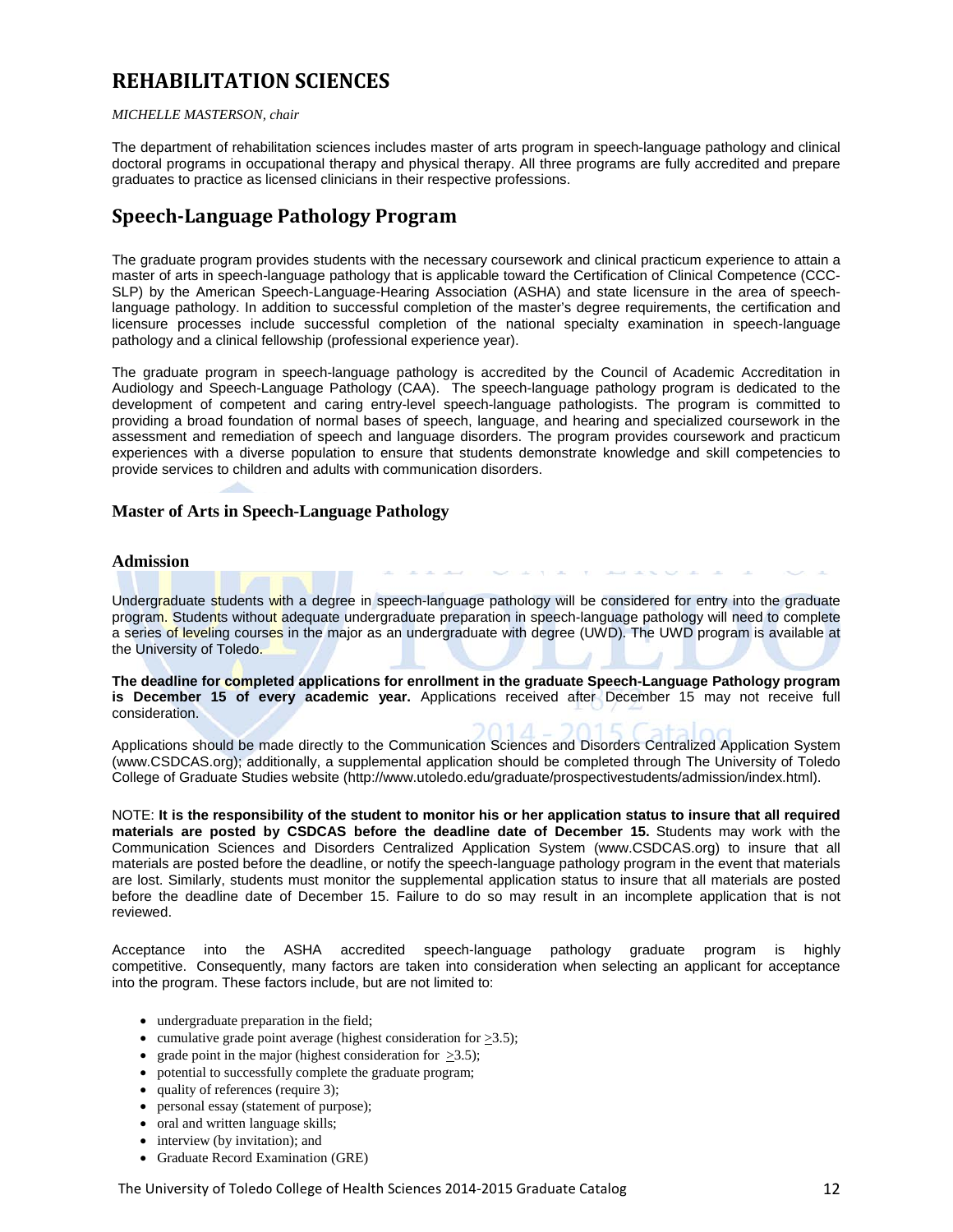Highest consideration will be given to those with a score above the 40th percentile on the Verbal and the Quantitative sections and a GRE writing score > 4.0. A writing score below 3.5 is not acceptable, and applications with a GRE writing score of 3.0 or below will not be considered. Students are encouraged to retake the GRE to improve their scores if they fall below the required scores.

#### **Requirements**

Each student, while enrolled in the didactic and clinical portions of the speech-language pathology curriculum, is required to complete various immunizations, titers, tests, and a physical examination each year as specified in the Student Health Form Packet in the Speech-Language Pathology Program Student Handbook. Required immunizations include Positive MMR titers, Positive Varicella titer, Positive Heb B titer, Hep B Vaccination Series, Current Tdap, 2-step Initial TB test, and 1-step Annual TB test. All speech-language students are required to complete both an Ohio BCI&I check and an FBI criminal background check prior to participating in any clinical experiences. Students are prohibited to engaging in laboratory activities or attending clinical facilities if this information is not on file for the current year. For details, see:

[http://www.utoledo.edu/healthsciences/depts/rehab\\_sciences/speech/formsandhandbook.html](http://www.utoledo.edu/healthsciences/depts/rehab_sciences/speech/formsandhandbook.html)

It should also be noted that some clinical education sites have additional health requirements (flu shots, drug screens, etc.). All expenses incurred in obtaining a physical, necessary laboratory tests, immunizations and additional health requirements are the responsibility of the student.

#### **Essential Functions**

The University of Toledo admits and matriculates qualified speech-language pathology students in accordance with the UT Policy of Nondiscrimination on the Basis of a Disability – The Americans with Disabilities Act, Section 504 of the Rehabilitation Act of 1973, The State of Ohio Revised Code, and other applicable statutes and regulations relating to equality of opportunity.

The Essential Functions provide information to allow a candidate to make an informed decision for application and are a guide to accommodation of students with disabilities. Academic adjustments can be made for disabilities in some instances, but a student must be able to perform the essential functions of a speech-language pathologist independently either with or without reasonable accommodation.

Many physical, behavioral and social, and cognitive and intellectual abilities are necessary for satisfactory mastery of the academic and clinical curriculum and professional responsibilities in the field of speech-language pathology. Essential physical abilities include, but are not limited to, the ability to visually monitor patient responses and materials and to make judgments about speech and acoustic signals. Examples of behavioral and social attributes include maintaining emotional and mental health necessary to use one's intellectual abilities, to promptly complete responsibilities, and to develop appropriate relationships with faculty, supervisors, staff, peers, clients, parents or caregivers, and other professionals. Essential cognitive and intellectual abilities include, among others, demonstrating the mental capacity to learn and assimilate professional information, including the ability to comprehend oral and written professional literature and reports; ability to write discipline-specific papers and clinical reports in Standard American English; ability to speak Standard American English intelligibly and to discriminate correct production of and model Standard American English phonemes, vocabulary, grammatical forms, and prosodic patterns.

We urge applicants to ask questions about the program's technical standards for clarification and to determine whether they can meet the requirements with or without reasonable accommodations. Such questions may be directed to the Program Director or the Academic Enrichment Center on campus.

#### **Program of Study**

In addition to the academic requirements of the degree, students must enroll in graduate credits to complete multiple clinical experiences including on-campus clinical practica as well as a minimum of two externships to meet clinical requirements for certification. Students may choose between a thesis or a comprehensive examination.

The following programs of study assume no deficiencies in normal bases of speech/language/audiology requirements exist.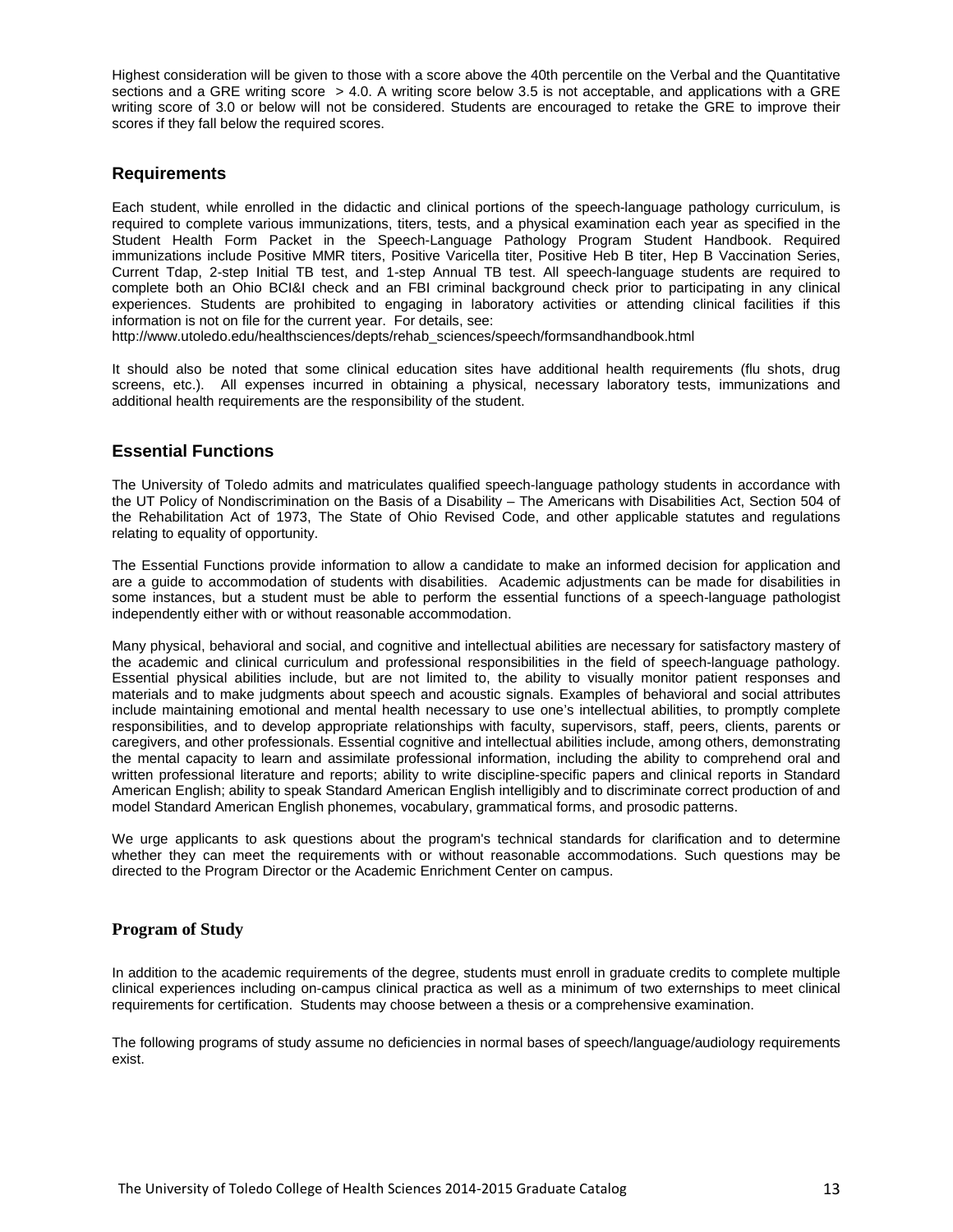#### **Track A**

|              | <b>Fall Semester</b>                                                                                                                                                                                                                   |                                    | <b>Spring Semester</b>                                                                                                                                                                                                                                                                        |              | <b>Summer Semester</b>                                                                                                                                                                                               |  |
|--------------|----------------------------------------------------------------------------------------------------------------------------------------------------------------------------------------------------------------------------------------|------------------------------------|-----------------------------------------------------------------------------------------------------------------------------------------------------------------------------------------------------------------------------------------------------------------------------------------------|--------------|----------------------------------------------------------------------------------------------------------------------------------------------------------------------------------------------------------------------|--|
| Year         | SLP6000 Advanced Practicum<br>SLP6020 Audiological Practicum<br>SLP6400 Adult Language and Cognitive<br><b>Communication Disorders</b><br>SLP6500 Motor Speech Disorders<br>SLP6650 Feeding and Swallowing Disorders<br>Total 15 hours | 2<br>$\mathfrak{p}$<br>5<br>3<br>3 | SLP6010 Diagnostic Practicum<br>SLP6100 Diag. of Communication Disorders<br>SLP6210 Language Dev. & Disorders: Early<br>Childhood through Adolescence<br>SLP 6550 Trends in Technology for Communication<br><b>Disorders</b><br>SLP6700 Assess. & Rem. of Fluency Disorders<br>Total 17 hours | 6<br>3<br>3  | SLP6000 Advanced Practicum<br>SLP6010 Diagnostic Practicum<br>SLP6300:001 Articulation & Phonology<br>SLP6600:001 Voice & Resonance Disorders<br>HSHS 6000 Statistics or<br>RESM 5110 or RESM 5310<br>Total 14 hours |  |
| ēā<br>$\sim$ | SLP6030:001 Research in SLP<br>SLP6800:001 Aural Rehabilitation<br>SLP6940 Externship in SLP<br>Total 7-14 hours                                                                                                                       | 3<br>3<br>$1 - 8$                  | SLP6930:001 Clinical Methodology<br>SLP6940 Externship in SLP<br>Total 4-12 hours                                                                                                                                                                                                             | 3<br>$1 - 8$ |                                                                                                                                                                                                                      |  |

#### **Track B**

|                     | <b>Fall Semester</b>                                                                                                                                                                                                                                                                         |                   | <b>Spring Semester</b>                                                                                                                                                                                                                        |                  | <b>Summer Semester</b>                                                                                                                                                                                                      |  |
|---------------------|----------------------------------------------------------------------------------------------------------------------------------------------------------------------------------------------------------------------------------------------------------------------------------------------|-------------------|-----------------------------------------------------------------------------------------------------------------------------------------------------------------------------------------------------------------------------------------------|------------------|-----------------------------------------------------------------------------------------------------------------------------------------------------------------------------------------------------------------------------|--|
|                     | SLP6010 Diagnostic Practicum<br>SLP6100 Diag. of Communication Disorders<br>SLP6210 Language Dev. & Disorders: Early<br>Childhood through Adolescence<br>SLP 6550 Trends in Technology for Comm.<br><b>Disorders</b><br>SLP6700 Assess. & Rem. of Fluency Disorders<br><b>Total 17 hours</b> | 3<br>6<br>3       | SLP6000 Advanced Practicum<br>SLP6020 Audiological Practicum<br>SLP6400 Adult Language and Cognitive<br><b>Communication Disorders</b><br>SLP6500 Motor Speech Disorders<br>SLP6650 Feeding and Swallowing Disorders<br><b>Total 15 hours</b> | 2<br>5<br>3<br>3 | SLP6000 Advanced Practicum<br>SLP6010 Diagnostic Practicum<br>SLP6300:002 Articulation & Phonology<br>SLP6600:002 Voice & Resonance Disorders<br>HSHS 6000 Statistics or<br>RESM 5110 or RESM 5310<br><b>Total 14 hours</b> |  |
| Yea<br>$\mathbf{N}$ | SLP6030:002 Research in SLP<br>SLP6800:002 Aural Rehabilitation<br>SLP6940 Externship in SLP<br>Total 7-14 hours                                                                                                                                                                             | 3<br>3<br>$1 - 8$ | SLP6930:002 Clinical Methodology<br>SLP6940 Externship in SLP<br>Total 4-12 hours                                                                                                                                                             | 3<br>$1 - 8$     |                                                                                                                                                                                                                             |  |

# 2014 - 2015 Catalog

### **Certificate in Advanced Intervention for Listening and Spoken Language**

The certificate in advanced intervention for listening and spoken language (HE-LICH-CRG) is designed to provide The University of Toledo speech-language pathology graduate students and working professionals, who are certified and licensed speech-language pathologists, with the knowledge and tools necessary to support listening and spoken language development of children who use advanced hearing technologies.

Graduate students, accepted into The University of Toledo speech-language pathology graduate program, may enroll in the online certificate program concurrently. Graduate students take four additional online courses to earn the HE-LICH-CRG certificate along with the necessary coursework and clinical experience (including working with clients with hearing loss).

Certified and licensed speech-language pathologists, working with children who use advanced hearing technologies to develop listening and spoken language, may also enroll in the four online courses. Individuals applying for the certificate must provide verification of the Certificate of Clinical Competence awarded by the American Speech-Language-Hearing Association and appropriate state licensure, write a letter of intent, provide a letter of recommendation and support from a supervisor, and participate in an interview.

Students enrolled in the HE-LICH-CRG program will be better prepared to work with children with hearing loss and also position themselves for certification as a Listening and Spoken Language Specialist by the Alexander Graham Bell Association for the Deaf (a multi-year process).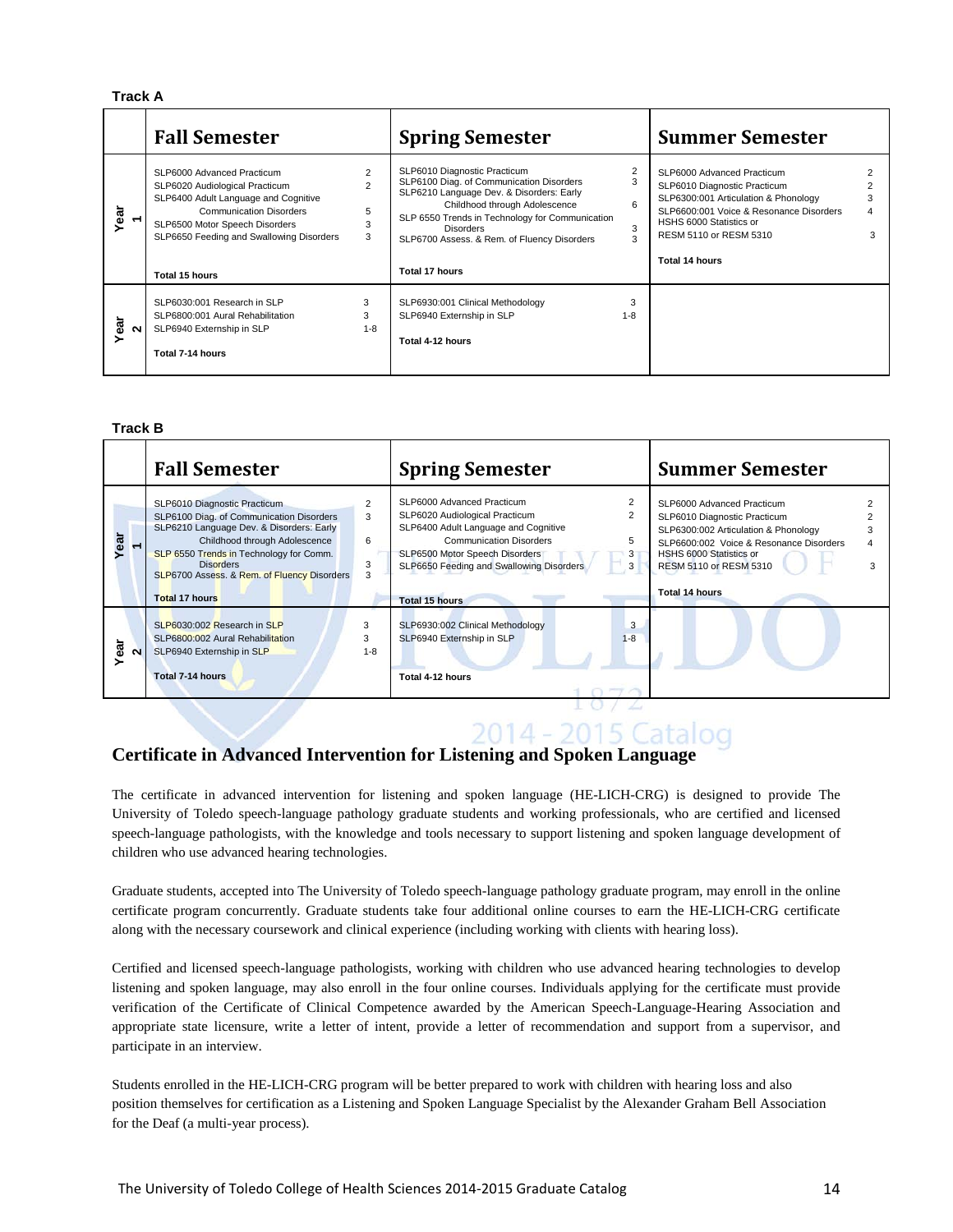| <b>Semester</b> | <b>Course</b>   | <b>Title/Description</b>                                           | <b>Credits</b> |
|-----------------|-----------------|--------------------------------------------------------------------|----------------|
| Spring I        | SLP 6810        | Facilitating Auditory Learning & Spoken Language for Children with |                |
|                 |                 | <b>Hearing Loss</b>                                                |                |
| Fall I          | SLP 6820        | <b>Hearing Technology</b>                                          |                |
| Spring II       | SLP 6830        | Language & Literacy Acquisition of Children with Hearing Loss      |                |
| Summer II       | <b>SLP 6840</b> | Team Models and Educational Leadership                             |                |

Clinical experience: The HE-LICH-CRG certificate also requires clinical experience providing listening and spoken language interventions for children who use advanced hearing technologies. This may be obtained through The University of Toledo graduate program clinical practicum and externship rotation, which includes supervision. Working professionals must arrange a mentorship to support their clinical skill development as part of the certificate program.

To learn more about the certificate in advanced intervention for listening and spoken language, interested persons should contact: Dr. Lori Pakulski at [Lori.Pakulski@utoledo.edu](mailto:Lori.Pakulski@utoledo.edu)

# **Occupational Therapy Program**

**The course sequence is as follows:**

The occupational therapy program provides a sequence of coursework, field placements, and capstone experiences that culminate in the occupational therapy doctorate (OTD). The University of Toledo offered the first OTD in Ohio and the first OTD program in the nation at a public institution. The OTD program is accredited by the Accreditation Council for Occupational Therapy Education of the American Occupational Therapy Association. Graduates with the OTD are eligible to take the National Board for Certification in Occupational Therapy examination and to become licensed to practice as registered occupational therapists.

#### **Occupational Therapy Doctorate**

#### **Admission**

Due to the sequential nature of the curriculum, matriculation to the OTD program occurs fall semester only. **Applications may be submitted anytime after July 15<sup>th</sup> for admission the following academic year**. If you have questions, please contact us at 419-530-6670.

The University of Toledo participates in the centralized application service for occupational therapy (OTCAS). Please use their website to apply at [http://www.OTCAS.org,](http://www.otcas.org/) including a UT supplemental application.

#### **The following criteria are used for admission:**

- Bachelor degree in any field of study with a minimum undergraduate GPA of 3.0 must be completed prior to starting the program
- GRE with minimum mean percentile rank of 33% across all three sections. If the undergraduate GPA is 3.5 or greater or if the applicant has a master's degree with a GPA of at least 3.0, the Graduate Record Examination (GRE) is not required.
- Prerequisite Courses: Biology (3 semester or 4 quarter credits). Human Anatomy and Physiology (6 semester or 8 quarter credits). Introduction to Psychology (3 semester or 4 quarter credits). Abnormal Psychology (3 semester or 4 quarter credits). Introduction to Sociology or Anthropology (3 semester or 4 quarter credits). Lifespan human development: met by either a B- or better in a lifespan human development course (3 semester or 4 quarter credits) that covers human development from birth to death or a B- or better in both a child development (3 semester or 4 quarter credits) course and a gerontology/psychology of aging course (3 semester or 4 quarter credits). Medical Terminology (course or competency test).
- Three letters of recommendation
- Writing sample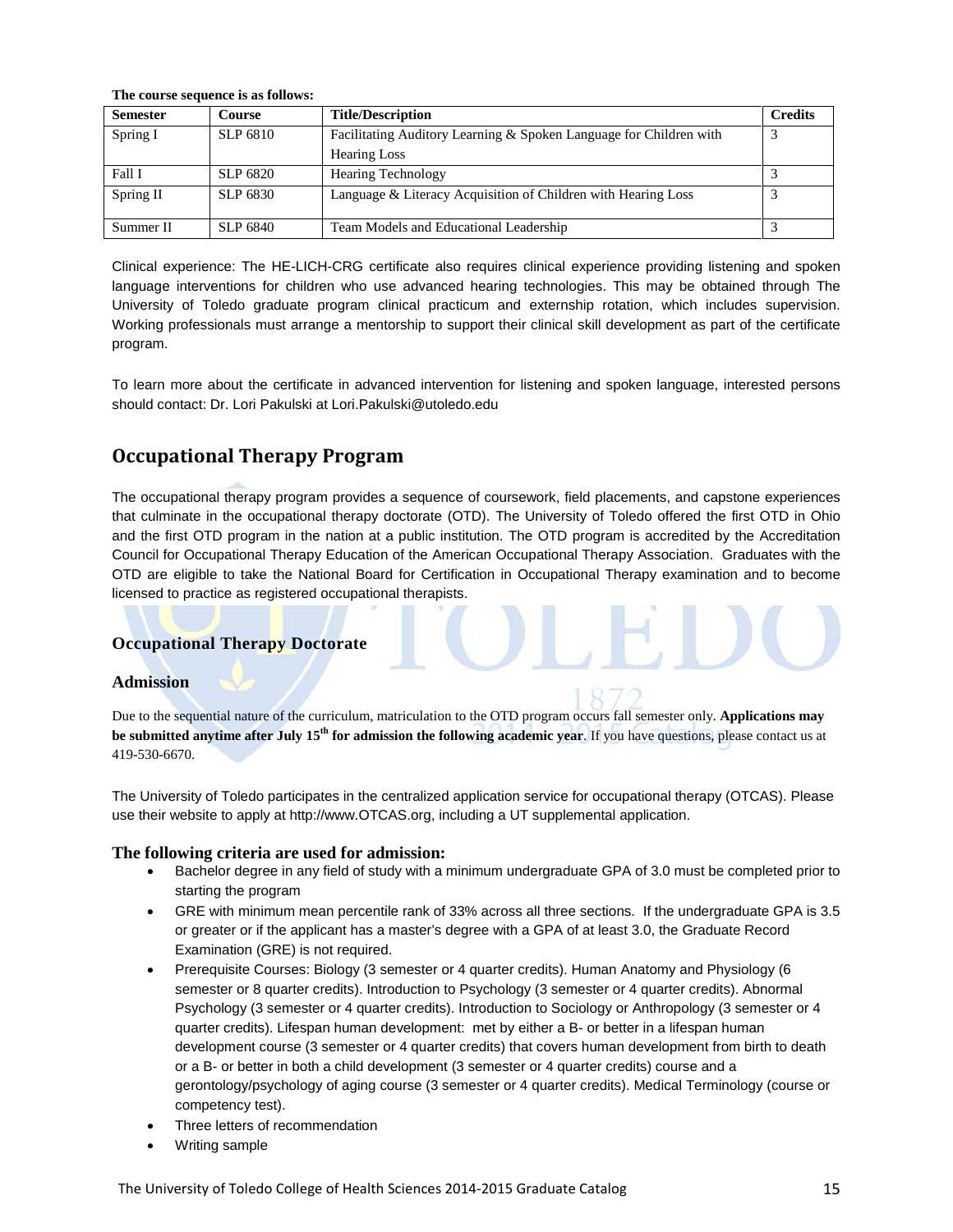#### **Program Requirements**

The Program Technical Standards for the Occupational Therapy Doctoral Program can be found published on the program's website at [http://www.utoledo.edu/healthsciences/depts/rehab\\_sciences/ot/index.html.](http://www.utoledo.edu/healthsciences/depts/rehab_sciences/ot/index.html) Students interested in pursuing admission to the program are highly encouraged to refer to these standards in their entirety. However, a brief synopsis of the technical standards are as follows:

#### **Students need:**

- To demonstrate sufficiently developed cognitive, emotional, motor, and written and oral communication skills to complete individual and group assignments at the graduate level including papers, exams, presentations, and demonstrations.
- To utilize interpersonal skills to successfully engage in the mentoring process and the skills necessary to independently carry out required research projects.
- To be able to cope with large bodies of diverse information (written, verbal, electronic, etc.) and changing environments in a timely fashion.
- To provide for their own transportation and for independent mobility on campus and at fieldwork placements.
- To understand the populations the occupational therapist serves and cope positively with the ramifications of disability, differences in cultures, socioeconomic status, and age. students need to demonstrate the ability to assume responsibilities for the full spectrum of occupational therapy services including but not limited to screening, assessing, planning, treating, reassessing, discharging, and referring as appropriate in multiple settings.
- To complete training in cardiopulmonary resuscitation, to know the Center for Disease Control standards for infectious control, and to have the skills needed to respond appropriately to emergency situations in the classroom and at clinical placements.
- To have a physical examination, and specified immunizations at the student's own expense each year.
- To take the CPR course for both infants and adults during August orientation prior to the start of the OTD program.
- To be aware that criminal record checks will be conducted on all students accepted for admission to the Occupational Therapy Doctorate Program at the student's expense.

We urge applicants to ask questions about the program's technical standards for clarification and to determine whether they can meet the requirements with or without reasonable accommodations. Such questions may be directed to the program director or the Academic Enrichment Center on campus. Revealing a disability is voluntary; however, such disclosure is necessary before any accommodations may be made in the learning environment or in the program's procedures. We handle disability-related information in a confidential manner. We expect that any student who requires accommodation to attain course objectives will notify the course instructor at the first opportunity. Reasonable accommodations will comply with the Americans with Disabilities Act and require program and institutional approvals.

#### **Program of Study**

Unique features of the program include fieldwork opportunities in every semester; the opportunity to complete an individualized capstone to develop specialized skills in a practice area of choice, and the opportunity to complete a portion of required fieldwork at the Karolinska Institute in Stockholm, Sweden.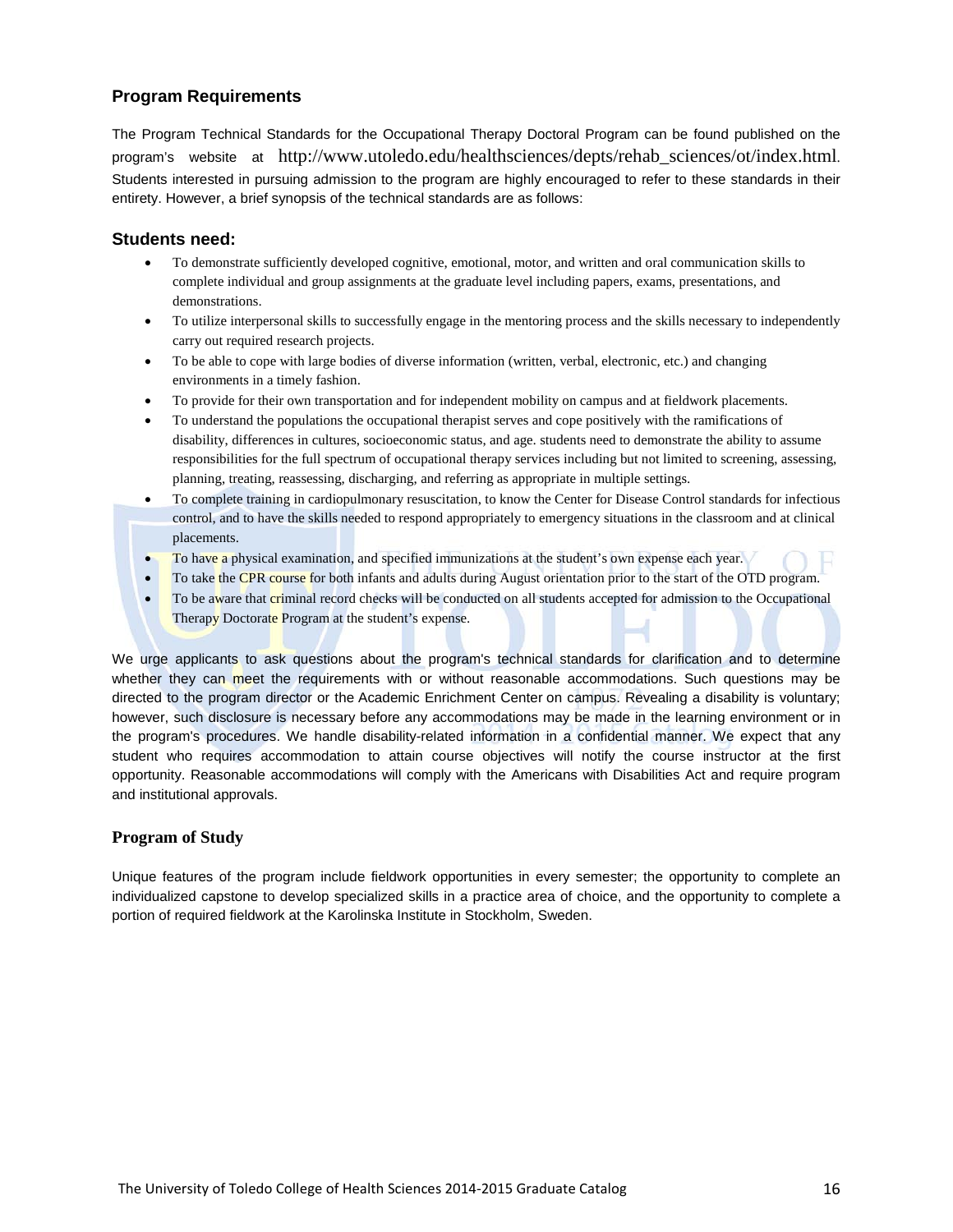### **Program Sequence for Occupational Therapy Doctoral Program**

|           | <b>Fall Semester</b>                                                                                                                                                                                                                                                                   | <b>Spring Semester</b>                                                                                                                                                                                                                                              | <b>Summer Semester</b>                                                                                                                                                    |
|-----------|----------------------------------------------------------------------------------------------------------------------------------------------------------------------------------------------------------------------------------------------------------------------------------------|---------------------------------------------------------------------------------------------------------------------------------------------------------------------------------------------------------------------------------------------------------------------|---------------------------------------------------------------------------------------------------------------------------------------------------------------------------|
| ēā<br>≻   | OCCT7000 Conceptual Framework of Therp Occup<br>OCCT7010 Occupational Therapy Models Practice I<br>5<br>OCCT7110 Research in Occupational Therapy I<br>$\overline{4}$<br>OCCT7210 Occupational Therapy Advocacy I<br>$\overline{2}$<br>OCCT7310 Fieldwork & Professional Dev Seminar I | OCCT7020 Occupational Therapy Models Practice I<br>OCCT7030 Occupational Therapy Models Practice II<br>OCCT8120 Research in Occupational Therapy II<br>$\mathfrak{p}$<br>OCCT7400 Conditions of Occupational Therapy<br>OCCT7320 Fieldwork & Profess Dev Seminar II | OCCT7040 Occupational therapy Models Practice IV<br>5<br>$\overline{2}$<br>OCCT7220 Occupational Therapy Advocacy II<br>OCCT7330 Fieldwork & Professional Dev Seminar III |
|           | Total 15 hours                                                                                                                                                                                                                                                                         | Total 15 hours                                                                                                                                                                                                                                                      | Total 8 hours                                                                                                                                                             |
| Year<br>ິ | OCCT8050 Occupational Therapy Models of Prac V 5<br>OCCT8060 Occupational Therapy Models of Prac VI 4<br>OCCT8230 Occupational Therapy Advocacy III<br>2<br>OCCT8340 Fieldwork & Professional Dev Seminar IV 1<br>OCCT8130 Research in Occupational Therapy III<br>3                   | OCCT8070 Occupational Therapy Models of Prac VII<br>OCCT8080 Occupational Therapy Models of Prac VIII<br>3<br>OCCT8240 Occupational Therapy Advocacy IV<br>3<br>OCCT8350 Fieldwork & Professional Dev Seminar V<br>3                                                | OCCT8400 Physical Agent Modalities & Non-Occup Meth 2<br>OCCT8360 Fieldwork Level II<br>3                                                                                 |
|           | <b>Total 15 hours</b>                                                                                                                                                                                                                                                                  | Total 13 hours                                                                                                                                                                                                                                                      | <b>Total 5 hours</b>                                                                                                                                                      |
| Year<br>ω | OCCT8360 Fieldwork Level II (continued)<br>3<br>OCCT8370 Fieldwork Level II<br>6<br>Total 9 hours                                                                                                                                                                                      | OCCT8140 Research in Occupational Therapy IV<br>3<br>OCCT8380 Capstone Practicum<br>OCCT8900 Mentored Capstone Dissemination<br>3<br>OCCT8910 Mentored Studies in Capstone Area<br>3<br>or<br>Elective in Capstone area<br>3<br>Total 15 hours                      |                                                                                                                                                                           |

#### **Occupational Therapy Doctorate/Doctor of Philosophy in Exercise Science**

The dual degree of occupational therapy doctorate (OTD) and doctor of philosophy (Ph.D.) in exercise science is designed to meet the growing need for occupational therapy faculty members who are prepared to conduct and mentor research. The graduates of the dual degree program will not only have the credentials but also the skills needed for successful careers in academia.

Admission to the OTD/Ph.D. is a two-step process. The first step is admission to the OTD program. See the occupational therapy doctorate section for admission requirements. In the second semester of the OTD program, the student applies for admission to the Ph.D. in exercise science. If selected for admission, the student will be officially admitted to the Ph.D. program in exercise science at the beginning of the second year in the OTD program. Students may apply up to 18 credits of their OTD program for credit in the Ph.D. program. Please contact the occupational therapy program at [occtherapydoctorate@utoledo.edu](mailto:occtherapydoctorate@utoledo.edu) or the department of kinesiology for more information on the dual degree.

#### **Occupational Therapy Doctorate/Doctor of Philosophy in Health Education**

The dual degree of occupational therapy doctorate (OTD) and doctor of philosophy (Ph.D.) in health education is designed to meet the growing need for occupational therapy faculty members who are prepared to conduct and mentor research. The graduates of the dual degree program will not only have the credentials but also the skills needed for successful careers in academia.

Admission to the OTD/Ph.D. is a two-step process. The first step is to be admitted to the OTD program. See the occupational therapy doctorate section for admission requirements. During the OTD program, the student completes the second step by applying for admission to the Ph.D. in health education. Students may apply up to 18 credits of their OTD program for credit in the Ph.D. program. Please contact the occupational therapy program at [occtherapydoctorate@utoledo.edu](mailto:occtherapydoctorate@utoledo.edu) or the department of health and recreation professions for more information on the dual degree.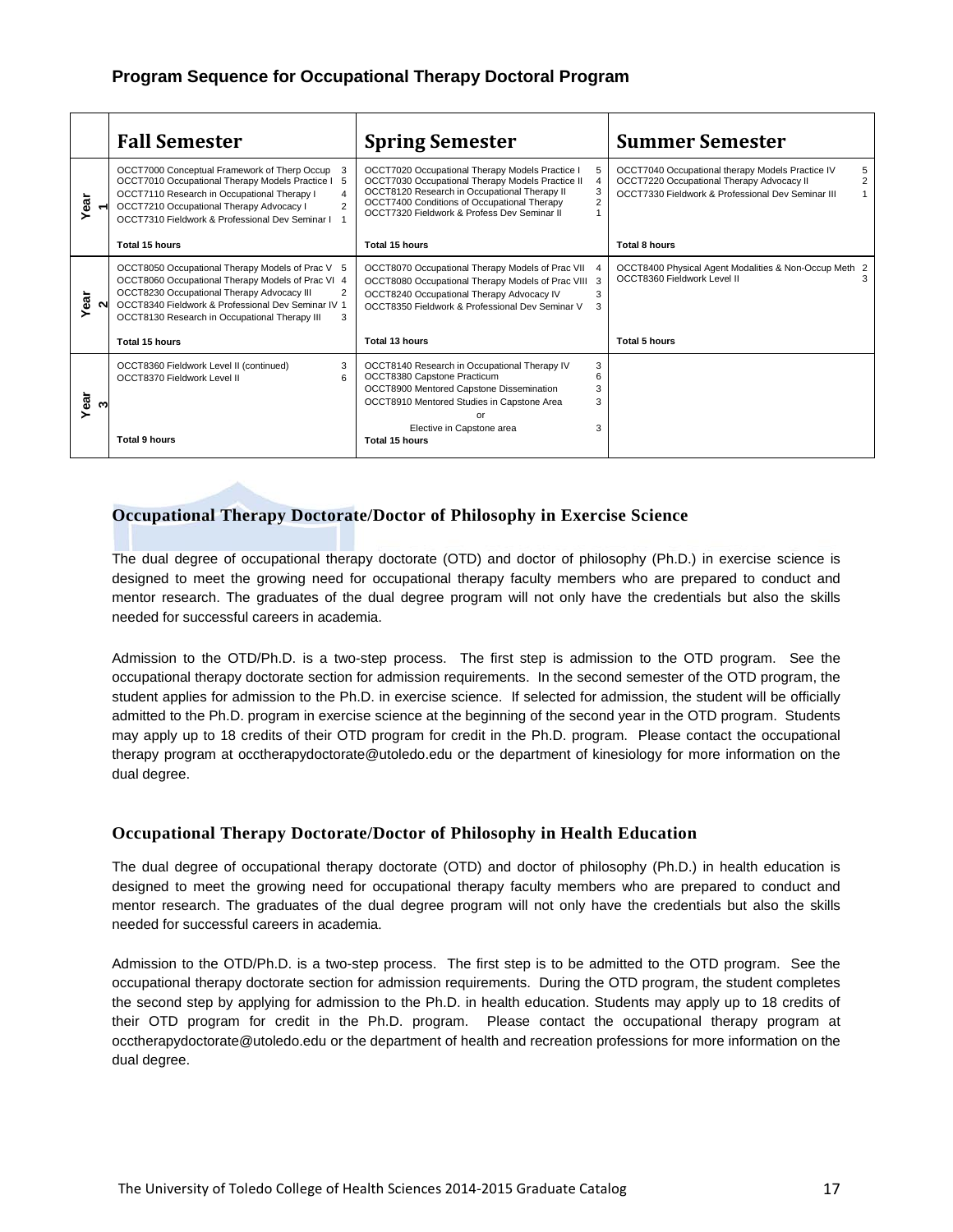# **Doctor of Physical Therapy Program**

The doctor in physical therapy (DPT) program at The University of Toledo is fully accredited by the Commission on Accreditation in Physical Therapy Education (CAPTE). The degree consists of 94 credit hours spanning 36 months beyond the bachelor's degree. Upon successful completion of the doctor of physical therapy program, graduates are eligible to take the national licensure examination.

#### **Doctorate of Physical Therapy**

**The deadline for applications for the DPT program at UT is October 1st prior to the year of anticipated matriculation** into the program (the program begins with summer enrollment). The following courses must be completed at the time of application:

- All biology and chemistry prerequisites
- One of the physics prerequisites
- The psychology prerequisite
- One of either Human Anatomy with lab or Human Physiology with lab, or the first course in the two course sequence of Human Anatomy and Physiology

VFRS

The University of Toledo participates in the Physical Therapist Centralized Application System (PTCAS). Please use their website to apply to our program [\(www.ptcas.org\)](http://www.ptcas.org/).

#### **Admission**

- Bachelor's degree from an accredited institution
- Minimum cumulative GPA of 3.0
- Minimum prerequisite GPA of 3.0
- Prerequisites include:
	- One course in *each* of the following: Human Anatomy with lab\*
		- Human Physiology with lab\* General Psychology
		- **Statistics**

\*Or two course sequence in Human Anatomy and Physiology

Two (2) courses on a semester-based system in *each* of the following:

- Biology for science majors with lab
- Chemistry for science majors with lab
- Physics (algebra-based)
- The following courses are highly recommended: Exercise Physiology with lab, Technical Writing
- Three letters of recommendation; one must be from a physical therapist and one from a professor (or employer if you are not currently a student)
- **Interview**
- Knowledge of the field of physical therapy
- Shadowing a physical therapist is highly recommended to obtain knowledge of the field; however, there is not a minimum number of hours of observation or shadowing required

### **Criminal Background Check Policy**

All incoming physical therapy students are required to complete both an Ohio BCI&I check and a FBI criminal background check. In the event that the background check report identifies a history of criminal activity, the student may be at risk for not being able to successfully complete the required clinical education requirements of the DPT program. Successful completion of all designated clinical practicums and clinical internships is a graduation requirement for a DPT degree. Further, students with a criminal background may be "at risk" for not meeting Physical Therapy licensure eligibility requirements in some states due to a felony conviction.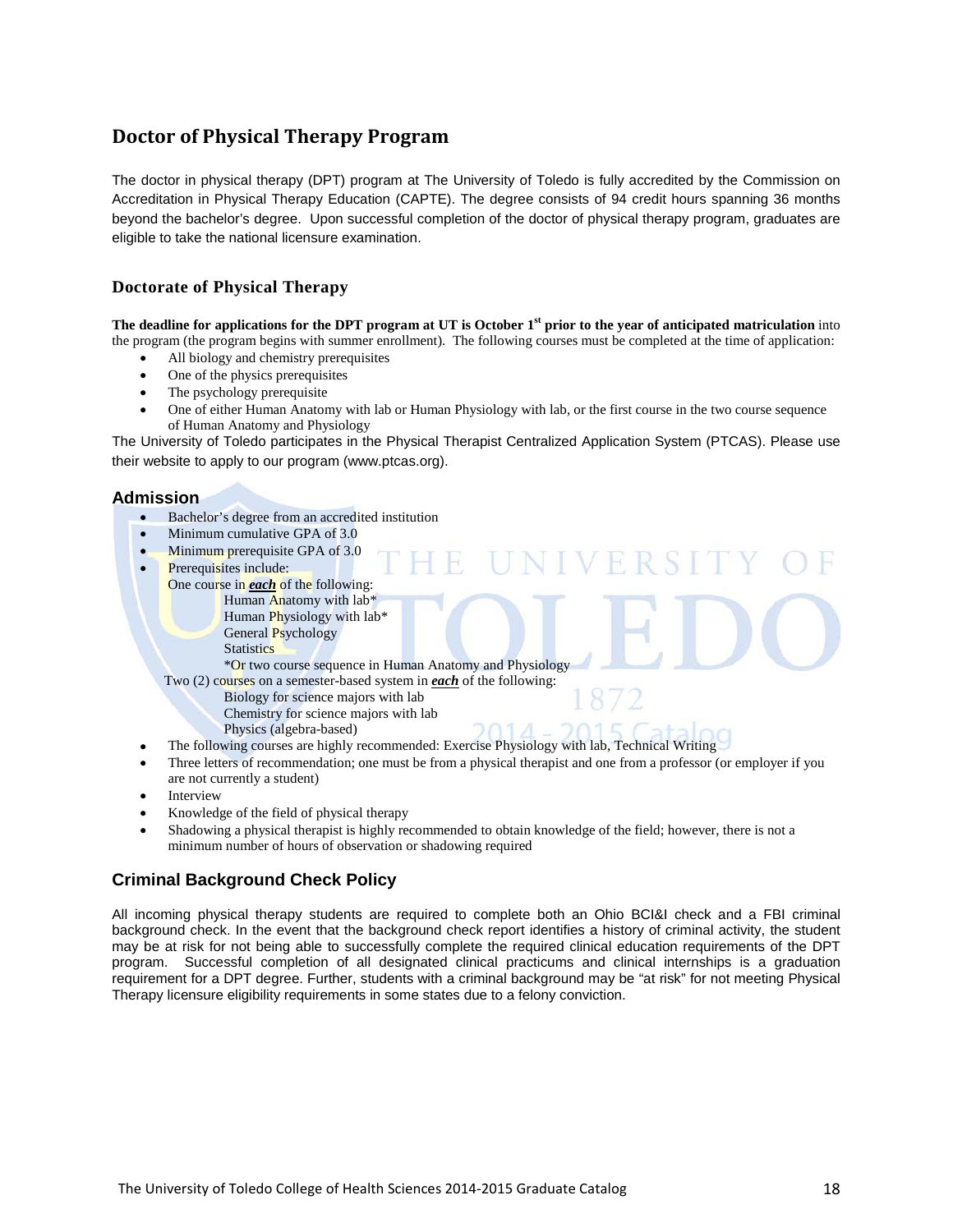#### **Requirements**

Each student, while enrolled in the didactic and clinical portions of the physical therapy curriculum, is required to complete various immunizations, titers, tests, and a physical examination each year as specified in the Student Health Form Packet in the DPT Program Student Handbook. Students are prohibited to engage in laboratory activities or to attend clinical facilities if this information is not on file for the current year. For details about program requirements, see:

[http://www.utoledo.edu/healthsciences/depts/rehab\\_sciences/pt/pdfs/FinalStudentHandbook2014-15.pdf](http://www.utoledo.edu/healthsciences/depts/rehab_sciences/pt/pdfs/FinalStudentHandbook2014-15.pdf)

It should also be noted that some clinical education sites have additional health requirements (flu shots, drug screens, etc.). When these are known in advance, the program will inform the student of any additional health requirements. However, during preparations for upcoming clinicals, the student is responsible for checking with the Clinical Coordinator for Clinical Education to determine if there are any additional health requirements. It is recommended that this process be initiated approximately 4-6 weeks prior to the start of the clinical to allow adequate time for completion of any additional health requirements. If the student does not complete the additional requirements of the clinical site, the student is prohibited from attending that facility for their clinical education experience.

All expenses incurred in obtaining a physical, necessary laboratory tests, immunizations and additional health requirements are the responsibility of the student.

#### **Essential Functions**

The University of Toledo admits and matriculates qualified physical therapy students in accordance with the UT Policy of Nondiscrimination on the Basis of a Disability – The Americans with Disabilities Act, Section 504 of the Rehabilitation Act of 1973, The State of Ohio Revised Code, and other applicable statutes and regulations relating to equality of opportunity. UT prohibits discrimination against anyone on the basis of disability and is committed to equal access for all qualified applicants and students.

A physical therapist must have the knowledge and skills to function in a broad variety of clinical settings and to render care to a wide spectrum of patients/clients. Performing successfully as a student physical therapist involves completing significant intellectual, social and physical tasks throughout the curriculum. Students must master a broad array of basic knowledge, skills, and behaviors, including abilities in the areas of judgment, integrity, character, professional attitude and demeanor. To master these skills and behaviors, candidates/students must possess, at a minimum, abilities and skills in observation, communication, motor function, intellectual-conceptualization, behavioral and social skills. These abilities and skills comprise the categories of UT physical therapy program's 'Essential Functions of a Physical Therapy Student for Matriculation, and Graduation' which are further described and defined on the program website at

http://www.utoledo.edu/healthsciences/depts/rehab\_sciences/pt/index.html and in the Program Student Handbook: http://www.utoledo.edu/healthsciences/depts/rehab\_sciences/pt/pdfs/FinalStudentHandbook2014-15.pdf.

The essential functions provide information to allow a candidate to make an informed decision for application and are a guide to accommodation of students with disabilities. Academic adjustments can be made for disabilities in some instances, but a student must be able to perform the essential functions of the physical therapy program independently either with or without reasonable accommodation.

In adopting these standards, the UT physical therapy program believes it must keep in mind the ultimate safety of both students and patients who may be involved in the course of a student's education. The essential functions reflect what the physical therapy program believes are reasonable expectations for physical therapy students learning and performing patient care.